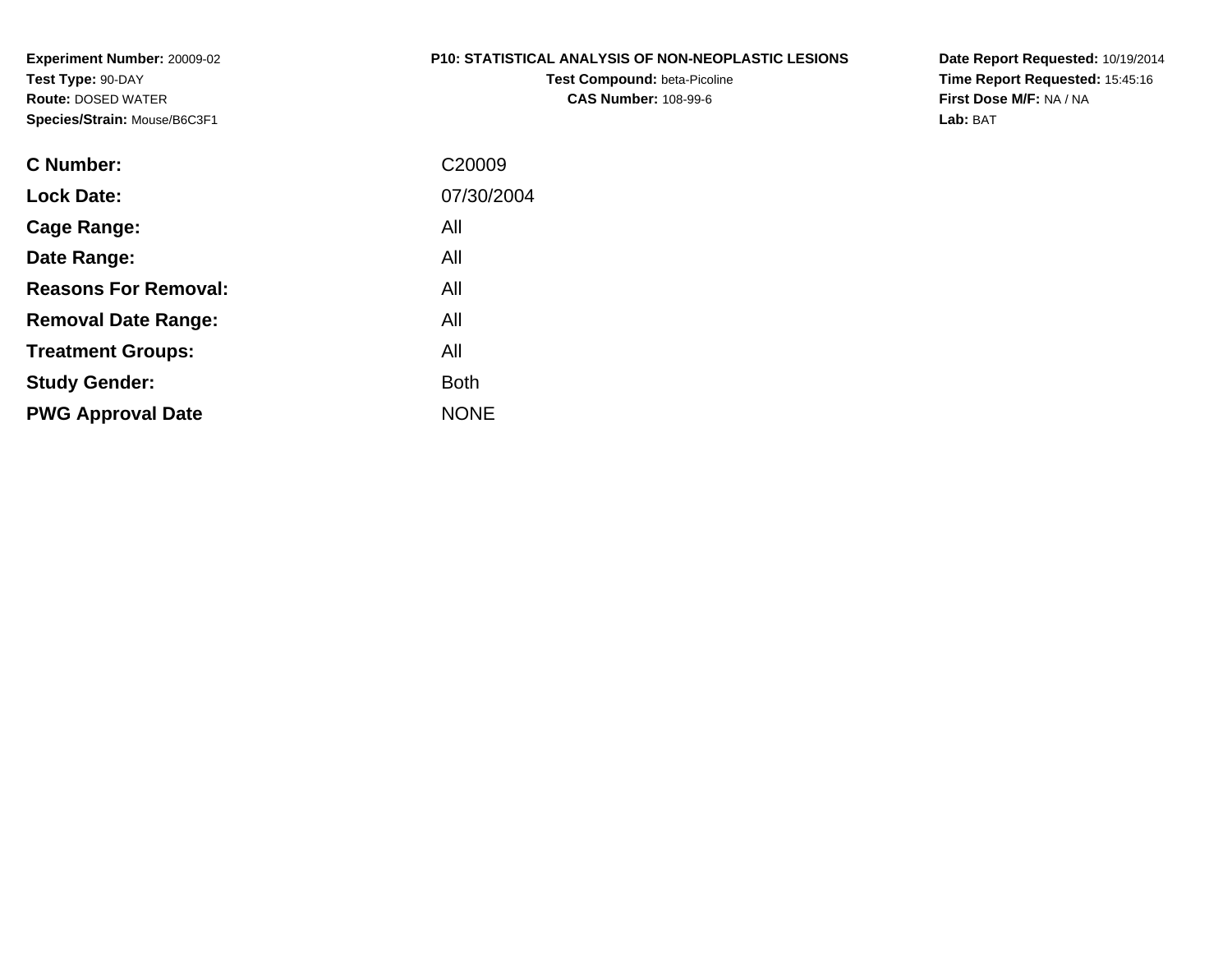#### **P10: STATISTICAL ANALYSIS OF NON-NEOPLASTIC LESIONS**

**Test Compound:** beta-Picoline**CAS Number:** 108-99-6

**Date Report Requested:** 10/19/2014**Time Report Requested:** 15:45:16**First Dose M/F:** NA / NA**Lab:** BAT

# **SUMMARY OF STATISTICALLY SIGNIFICANT (P<=.05) RESULTS IN THE ANALYSIS OF BETA-PICOLINE**

|        | <b>MALE MOUSE</b>   |
|--------|---------------------|
| Organ  |                     |
| Kidney |                     |
|        | <b>FEMALE MOUSE</b> |
| Organ  |                     |
| Liver  |                     |

 **Morphology** Infiltration Cellular Mononuclear Cl

 **Morphology** Inflammation Chronic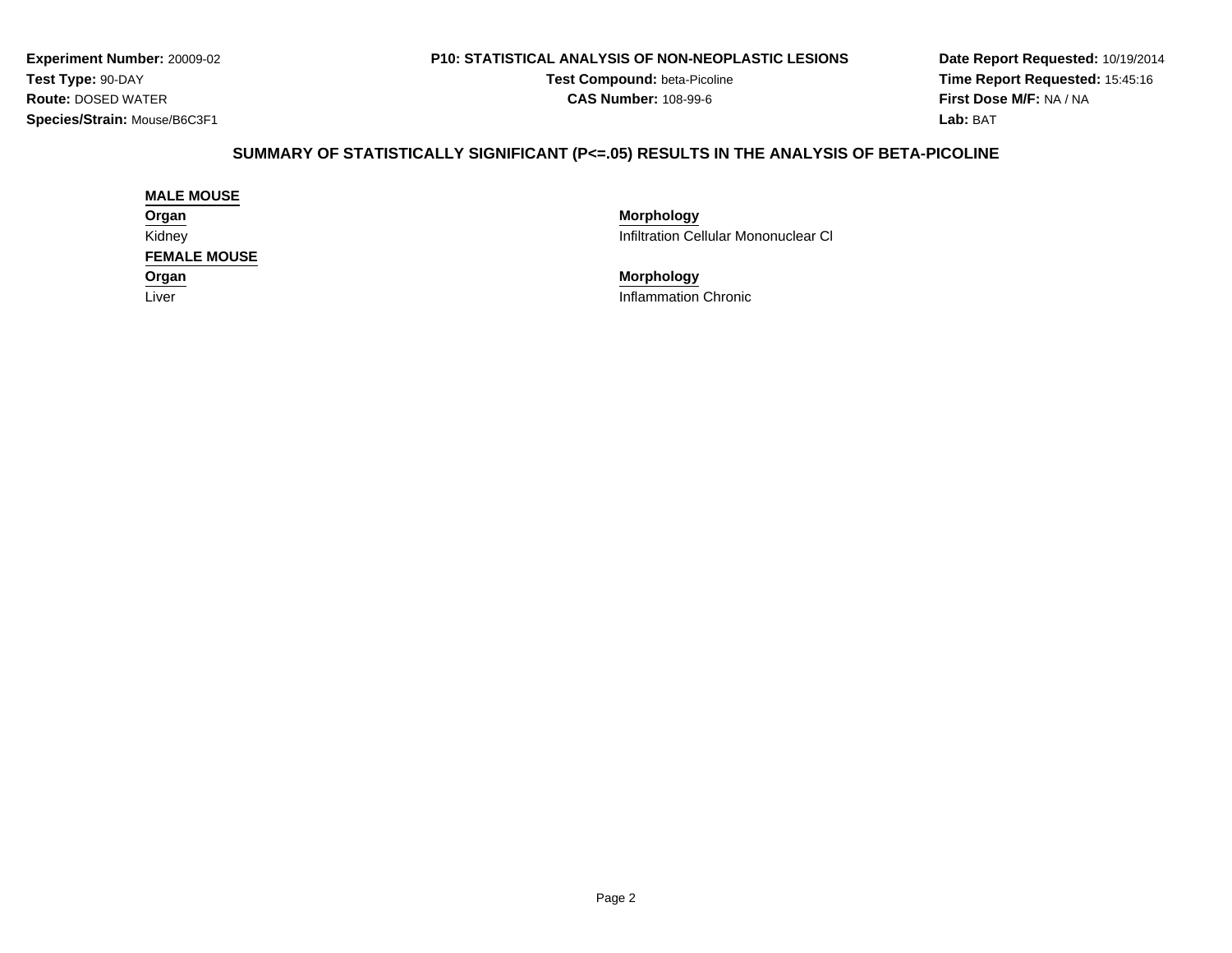**CAS Number:** 108-99-6

**Experiment Number:** 20009-02**Test Type:** 90-DAY **Route:** DOSED WATER**Species/Strain:** Mouse/B6C3F1

**Date Report Requested:** 10/19/2014 **Time Report Requested:** 15:45:16**First Dose M/F:** NA / NA**Lab:** BAT

|                                             |                            |                   | <b>MALE</b>        |                    |                    |                     |
|---------------------------------------------|----------------------------|-------------------|--------------------|--------------------|--------------------|---------------------|
| <b>DOSE</b>                                 | <b>MG/L</b><br>0           | <b>MG/L</b><br>78 | <b>MG/L</b><br>156 | <b>MG/L</b><br>312 | <b>MG/L</b><br>625 | <b>MG/L</b><br>1250 |
| <b>Heart: Myocardium</b>                    |                            |                   |                    |                    |                    |                     |
| <b>Infiltration Cellular Mononuclear CI</b> |                            |                   |                    |                    |                    |                     |
| <b>LESION RATES</b>                         |                            |                   |                    |                    |                    |                     |
| <b>OVERALL(a)</b>                           | $0/10(0\%)$                | $0/0 (0\%)$       | $0/0 (0\%)$        | $0/0 (0\%)$        | $0/0(0\%)$         | 2/10 (20%)          |
| POLY-3 RATE (b)                             | 0/10.00                    | 0/0.00            | 0/0.00             | 0/0.00             | 0/0.00             | 2/10.00             |
| POLY-3 PERCENT (g)                          | 0%                         | $0\%$             | 0%                 | 0%                 | 0%                 | 20%                 |
| <b>TERMINAL (d)</b>                         | $0/10(0\%)$                | $0/0 (0\%)$       | $0/0 (0\%)$        | $0/0 (0\%)$        | $0/0 (0\%)$        | 2/10(20%)           |
| <b>FIRST INCIDENCE</b>                      | $\qquad \qquad - \qquad -$ | $---$             | ---                | ---                | $---$              | 92(T)               |
| <b>STATISTICAL TESTS</b>                    |                            |                   |                    |                    |                    |                     |
| POLY <sub>3</sub>                           | (e)                        | (e)               | (e)                | (e)                | (e)                | $P=0.227$           |
| <b>POLY 1.5</b>                             | (e)                        | (e)               | (e)                | (e)                | (e)                | $P=0.227$           |
| POLY <sub>6</sub>                           | (e)                        | (e)               | (e)                | (e)                | (e)                | $P=0.227$           |
| <b>COCH-ARM / FISHERS</b>                   | $P = 0.132$                | (e)               | (e)                | (e)                | (e)                | $P=0.237$           |
| <b>MAX-ISO-POLY-3</b>                       | (e)                        | (e)               | (e)                | (e)                | (e)                | $P=0.067$           |
| <b>HISTCONT SAME RTE</b>                    |                            |                   |                    |                    |                    |                     |
| <b>HISTCONT ALL RTES</b>                    |                            |                   |                    |                    |                    |                     |
| <b>CURR VS HC SAME RTE</b>                  |                            |                   |                    |                    |                    |                     |
| <b>CURR VS HC ALL RTES</b>                  |                            |                   |                    |                    |                    |                     |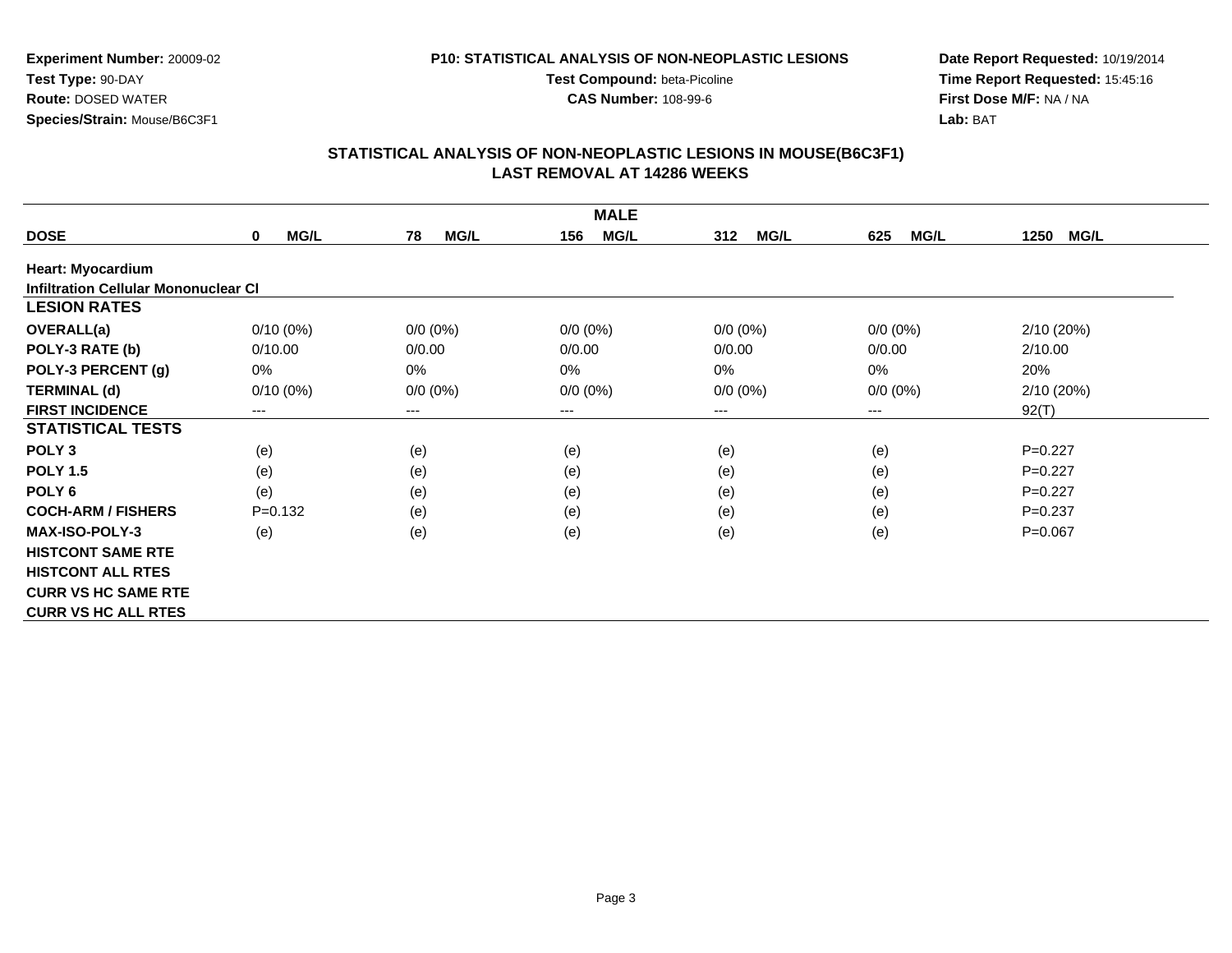**CAS Number:** 108-99-6

**Experiment Number:** 20009-02**Test Type:** 90-DAY **Route:** DOSED WATER**Species/Strain:** Mouse/B6C3F1

#### **Date Report Requested:** 10/19/2014 **Time Report Requested:** 15:45:16**First Dose M/F:** NA / NA**Lab:** BAT

|                                             |                            |                   | <b>MALE</b>        |                    |                    |                     |
|---------------------------------------------|----------------------------|-------------------|--------------------|--------------------|--------------------|---------------------|
| <b>DOSE</b>                                 | <b>MG/L</b><br>$\mathbf 0$ | <b>MG/L</b><br>78 | <b>MG/L</b><br>156 | <b>MG/L</b><br>312 | <b>MG/L</b><br>625 | 1250<br><b>MG/L</b> |
| <b>Kidney</b>                               |                            |                   |                    |                    |                    |                     |
| <b>Infiltration Cellular Mononuclear CI</b> |                            |                   |                    |                    |                    |                     |
| <b>LESION RATES</b>                         |                            |                   |                    |                    |                    |                     |
| <b>OVERALL(a)</b>                           | $0/10(0\%)$                | $0/10(0\%)$       | $0/10(0\%)$        | 1/10 (10%)         | $0/10(0\%)$        | 2/10(20%)           |
| POLY-3 RATE (b)                             | 0/10.00                    | 0/10.00           | 0/10.00            | 1/10.00            | 0/10.00            | 2/10.00             |
| POLY-3 PERCENT (g)                          | 0%                         | 0%                | 0%                 | 10%                | 0%                 | 20%                 |
| <b>TERMINAL (d)</b>                         | $0/10(0\%)$                | $0/10(0\%)$       | $0/10(0\%)$        | $1/10(10\%)$       | $0/10(0\%)$        | 2/10(20%)           |
| <b>FIRST INCIDENCE</b>                      | $\qquad \qquad - \qquad -$ | $---$             | ---                | 92(T)              | $---$              | 92(T)               |
| <b>STATISTICAL TESTS</b>                    |                            |                   |                    |                    |                    |                     |
| POLY <sub>3</sub>                           | $P=0.036*$                 | (e)               | (e)                | $P = 0.500$        | (e)                | $P=0.227$           |
| <b>POLY 1.5</b>                             | $P=0.036*$                 | (e)               | (e)                | $P = 0.500$        | (e)                | $P=0.227$           |
| POLY <sub>6</sub>                           | $P=0.036*$                 | (e)               | (e)                | $P = 0.500$        | (e)                | $P=0.227$           |
| <b>COCH-ARM / FISHERS</b>                   | $P=0.038*$                 | (e)               | (e)                | $P = 0.500$        | (e)                | $P=0.237$           |
| <b>MAX-ISO-POLY-3</b>                       | $P=0.034*$                 | (e)               | (e)                | $P = 0.159$        | (e)                | $P=0.067$           |
| <b>HISTCONT SAME RTE</b>                    |                            |                   |                    |                    |                    |                     |
| <b>HISTCONT ALL RTES</b>                    |                            |                   |                    |                    |                    |                     |
| <b>CURR VS HC SAME RTE</b>                  |                            |                   |                    |                    |                    |                     |
| <b>CURR VS HC ALL RTES</b>                  |                            |                   |                    |                    |                    |                     |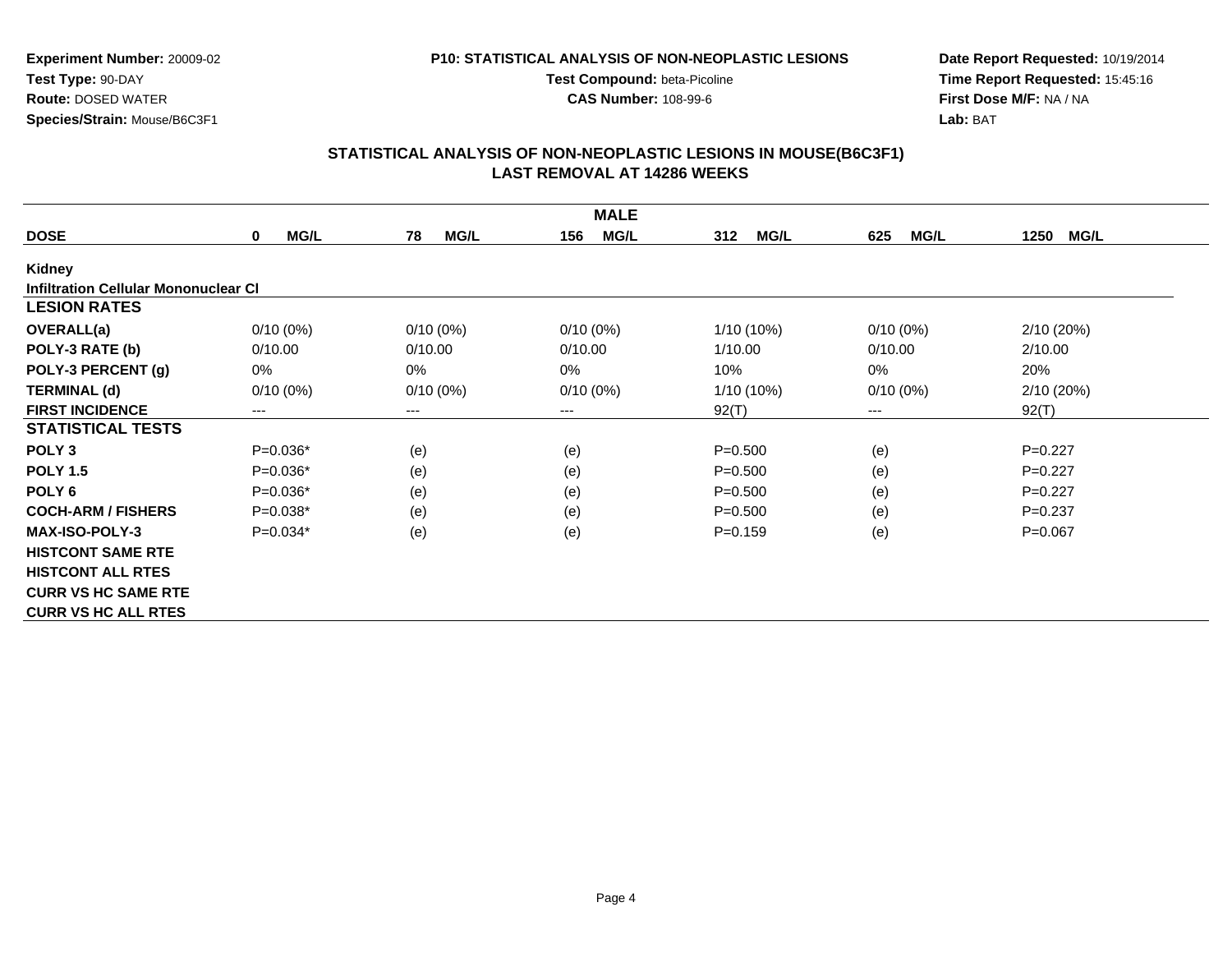**CAS Number:** 108-99-6

**Experiment Number:** 20009-02**Test Type:** 90-DAY **Route:** DOSED WATER**Species/Strain:** Mouse/B6C3F1

#### **Date Report Requested:** 10/19/2014 **Time Report Requested:** 15:45:16**First Dose M/F:** NA / NA**Lab:** BAT

|                            |                            |                            | <b>MALE</b>        |                    |                    |                     |
|----------------------------|----------------------------|----------------------------|--------------------|--------------------|--------------------|---------------------|
| <b>DOSE</b>                | <b>MG/L</b><br>$\mathbf 0$ | <b>MG/L</b><br>78          | <b>MG/L</b><br>156 | <b>MG/L</b><br>312 | <b>MG/L</b><br>625 | 1250<br><b>MG/L</b> |
| Kidney                     |                            |                            |                    |                    |                    |                     |
| <b>Mineralization</b>      |                            |                            |                    |                    |                    |                     |
| <b>LESION RATES</b>        |                            |                            |                    |                    |                    |                     |
| <b>OVERALL(a)</b>          | 2/10(20%)                  | $0/10(0\%)$                | $0/10(0\%)$        | $0/10(0\%)$        | $0/10(0\%)$        | $1/10(10\%)$        |
| POLY-3 RATE (b)            | 2/10.00                    | 0/10.00                    | 0/10.00            | 0/10.00            | 0/10.00            | 1/10.00             |
| POLY-3 PERCENT (g)         | 20%                        | $0\%$                      | $0\%$              | 0%                 | 0%                 | 10%                 |
| <b>TERMINAL (d)</b>        | 2/10(20%)                  | $0/10(0\%)$                | $0/10(0\%)$        | $0/10(0\%)$        | $0/10(0\%)$        | $1/10(10\%)$        |
| <b>FIRST INCIDENCE</b>     | 92(T)                      | $\qquad \qquad - \qquad -$ | ---                | ---                | ---                | 92(T)               |
| <b>STATISTICAL TESTS</b>   |                            |                            |                    |                    |                    |                     |
| POLY <sub>3</sub>          | $P = 0.649$                | $P = 0.227N$               | P=0.227N           | $P = 0.227N$       | $P = 0.227N$       | $P = 0.500N$        |
| <b>POLY 1.5</b>            | $P = 0.649$                | $P = 0.227N$               | P=0.227N           | P=0.227N           | $P = 0.227N$       | $P = 0.500N$        |
| POLY <sub>6</sub>          | $P = 0.649$                | $P = 0.227N$               | $P=0.227N$         | $P = 0.227N$       | P=0.227N           | $P = 0.500N$        |
| <b>COCH-ARM / FISHERS</b>  | $P=0.647$                  | $P = 0.237N$               | $P=0.237N$         | $P = 0.237N$       | $P = 0.237N$       | $P = 0.500N$        |
| <b>MAX-ISO-POLY-3</b>      | $P = 0.055N$               | $P = 0.067N$               | $P = 0.067N$       | P=0.067N           | $P = 0.067N$       | $P = 0.274N$        |
| <b>HISTCONT SAME RTE</b>   |                            |                            |                    |                    |                    |                     |
| <b>HISTCONT ALL RTES</b>   |                            |                            |                    |                    |                    |                     |
| <b>CURR VS HC SAME RTE</b> |                            |                            |                    |                    |                    |                     |
| <b>CURR VS HC ALL RTES</b> |                            |                            |                    |                    |                    |                     |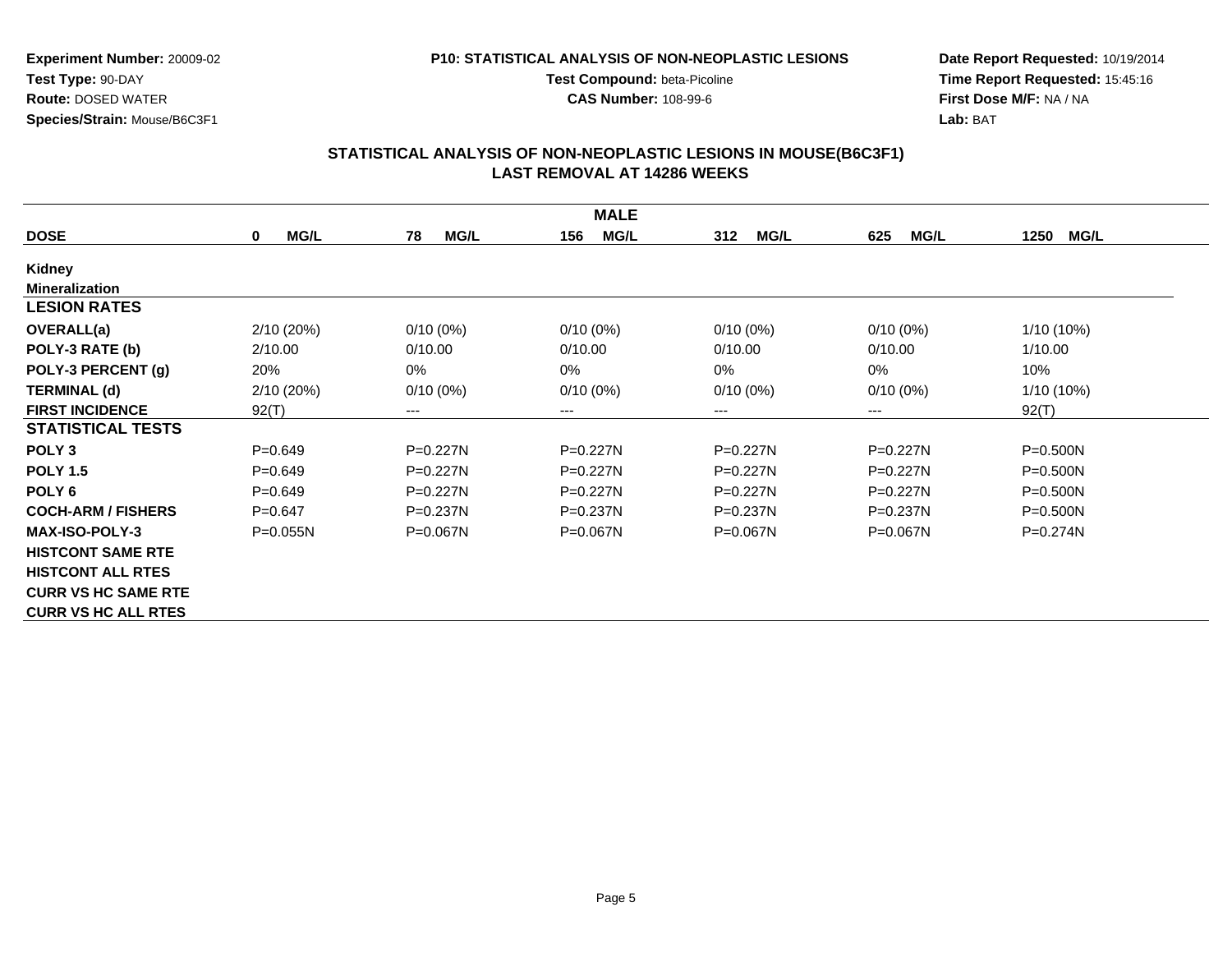**CAS Number:** 108-99-6

**Experiment Number:** 20009-02**Test Type:** 90-DAY **Route:** DOSED WATER**Species/Strain:** Mouse/B6C3F1

### **Date Report Requested:** 10/19/2014 **Time Report Requested:** 15:45:16**First Dose M/F:** NA / NA**Lab:** BAT

|                            |                            |                   | <b>MALE</b>        |                    |                    |                     |
|----------------------------|----------------------------|-------------------|--------------------|--------------------|--------------------|---------------------|
| <b>DOSE</b>                | <b>MG/L</b><br>$\mathbf 0$ | <b>MG/L</b><br>78 | <b>MG/L</b><br>156 | 312<br><b>MG/L</b> | <b>MG/L</b><br>625 | <b>MG/L</b><br>1250 |
| Kidney                     |                            |                   |                    |                    |                    |                     |
| <b>Nephropathy</b>         |                            |                   |                    |                    |                    |                     |
| <b>LESION RATES</b>        |                            |                   |                    |                    |                    |                     |
| <b>OVERALL(a)</b>          | 1/10 (10%)                 | 2/10(20%)         | $1/10(10\%)$       | $1/10(10\%)$       | 2/10(20%)          | 2/10(20%)           |
| POLY-3 RATE (b)            | 1/10.00                    | 2/10.00           | 1/10.00            | 1/10.00            | 2/10.00            | 2/10.00             |
| POLY-3 PERCENT (g)         | 10%                        | 20%               | 10%                | 10%                | 20%                | 20%                 |
| <b>TERMINAL (d)</b>        | 1/10 (10%)                 | 2/10(20%)         | $1/10(10\%)$       | $1/10(10\%)$       | 2/10 (20%)         | 2/10(20%)           |
| <b>FIRST INCIDENCE</b>     | 92(T)                      | 92(T)             | 92(T)              | 92(T)              | 92(T)              | 92(T)               |
| <b>STATISTICAL TESTS</b>   |                            |                   |                    |                    |                    |                     |
| POLY <sub>3</sub>          | $P=0.364$                  | $P = 0.500$       | $P = 0.760$        | $P = 0.760$        | $P = 0.500$        | $P = 0.500$         |
| <b>POLY 1.5</b>            | $P=0.364$                  | $P = 0.500$       | $P = 0.760$        | $P = 0.760$        | $P = 0.500$        | $P = 0.500$         |
| POLY <sub>6</sub>          | $P=0.364$                  | $P = 0.500$       | $P = 0.760$        | $P=0.760$          | $P = 0.500$        | $P = 0.500$         |
| <b>COCH-ARM / FISHERS</b>  | $P=0.359$                  | $P = 0.500$       | $P = 0.763N$       | $P = 0.763N$       | $P = 0.500$        | $P = 0.500$         |
| <b>MAX-ISO-POLY-3</b>      | $P = 0.501$                | $P=0.274$         | $P = 1.000$        | $P = 1.000$        | $P=0.274$          | $P=0.274$           |
| <b>HISTCONT SAME RTE</b>   |                            |                   |                    |                    |                    |                     |
| <b>HISTCONT ALL RTES</b>   |                            |                   |                    |                    |                    |                     |
| <b>CURR VS HC SAME RTE</b> |                            |                   |                    |                    |                    |                     |
| <b>CURR VS HC ALL RTES</b> |                            |                   |                    |                    |                    |                     |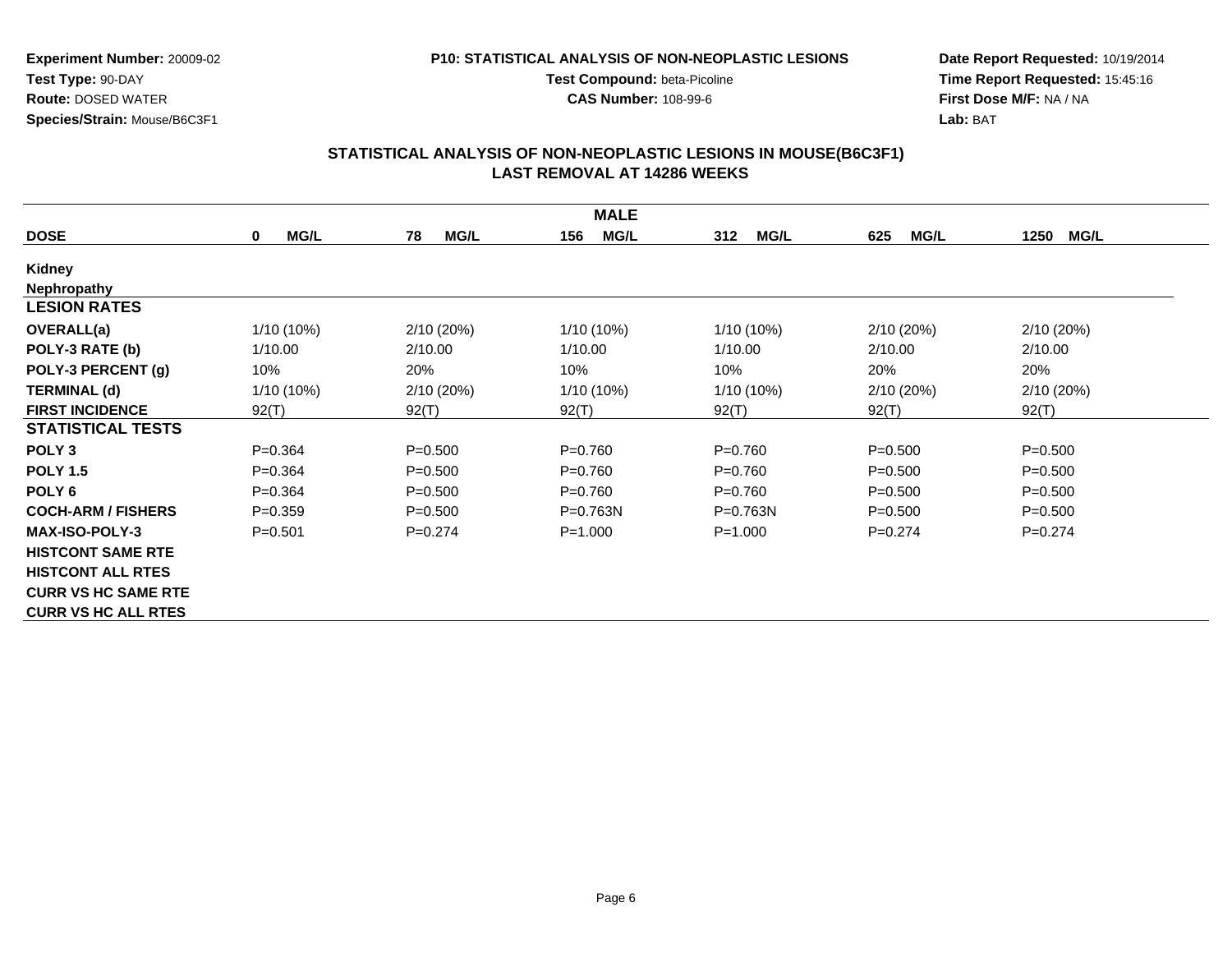**Test Compound:** beta-Picoline**CAS Number:** 108-99-6

**Experiment Number:** 20009-02**Test Type:** 90-DAY **Route:** DOSED WATER**Species/Strain:** Mouse/B6C3F1

#### **Date Report Requested:** 10/19/2014 **Time Report Requested:** 15:45:16**First Dose M/F:** NA / NA**Lab:** BAT

|                             |                            |                            | <b>MALE</b>        |                    |                    |                     |
|-----------------------------|----------------------------|----------------------------|--------------------|--------------------|--------------------|---------------------|
| <b>DOSE</b>                 | <b>MG/L</b><br>$\mathbf 0$ | <b>MG/L</b><br>78          | <b>MG/L</b><br>156 | 312<br><b>MG/L</b> | <b>MG/L</b><br>625 | <b>MG/L</b><br>1250 |
| <b>Kidney: Renal Tubule</b> |                            |                            |                    |                    |                    |                     |
| <b>Casts Protein</b>        |                            |                            |                    |                    |                    |                     |
| <b>LESION RATES</b>         |                            |                            |                    |                    |                    |                     |
| OVERALL(a)                  | 1/10 (10%)                 | $0/10(0\%)$                | $0/10(0\%)$        | $0/10(0\%)$        | $0/10(0\%)$        | $0/10(0\%)$         |
| POLY-3 RATE (b)             | 1/10.00                    | 0/10.00                    | 0/10.00            | 0/10.00            | 0/10.00            | 0/10.00             |
| POLY-3 PERCENT (g)          | 10%                        | $0\%$                      | $0\%$              | $0\%$              | 0%                 | 0%                  |
| <b>TERMINAL (d)</b>         | $1/10(10\%)$               | $0/10(0\%)$                | $0/10(0\%)$        | $0/10(0\%)$        | $0/10(0\%)$        | $0/10(0\%)$         |
| <b>FIRST INCIDENCE</b>      | 92(T)                      | $\qquad \qquad - \qquad -$ | $---$              | ---                | ---                | $---$               |
| <b>STATISTICAL TESTS</b>    |                            |                            |                    |                    |                    |                     |
| POLY <sub>3</sub>           | $P = 0.416N$               | $P = 0.500N$               | P=0.500N           | P=0.500N           | $P = 0.500N$       | $P = 0.500N$        |
| <b>POLY 1.5</b>             | $P = 0.416N$               | $P = 0.500N$               | $P = 0.500N$       | $P = 0.500N$       | P=0.500N           | $P = 0.500N$        |
| POLY 6                      | $P = 0.416N$               | $P = 0.500N$               | $P = 0.500N$       | $P = 0.500N$       | $P = 0.500N$       | $P = 0.500N$        |
| <b>COCH-ARM / FISHERS</b>   | $P = 0.415N$               | $P = 0.500N$               | $P = 0.500N$       | $P = 0.500N$       | $P = 0.500N$       | $P = 0.500N$        |
| <b>MAX-ISO-POLY-3</b>       | $P = 0.075N$               | $P = 0.159N$               | $P = 0.159N$       | $P = 0.159N$       | $P = 0.159N$       | $P = 0.159N$        |
| <b>HISTCONT SAME RTE</b>    |                            |                            |                    |                    |                    |                     |
| <b>HISTCONT ALL RTES</b>    |                            |                            |                    |                    |                    |                     |
| <b>CURR VS HC SAME RTE</b>  |                            |                            |                    |                    |                    |                     |
| <b>CURR VS HC ALL RTES</b>  |                            |                            |                    |                    |                    |                     |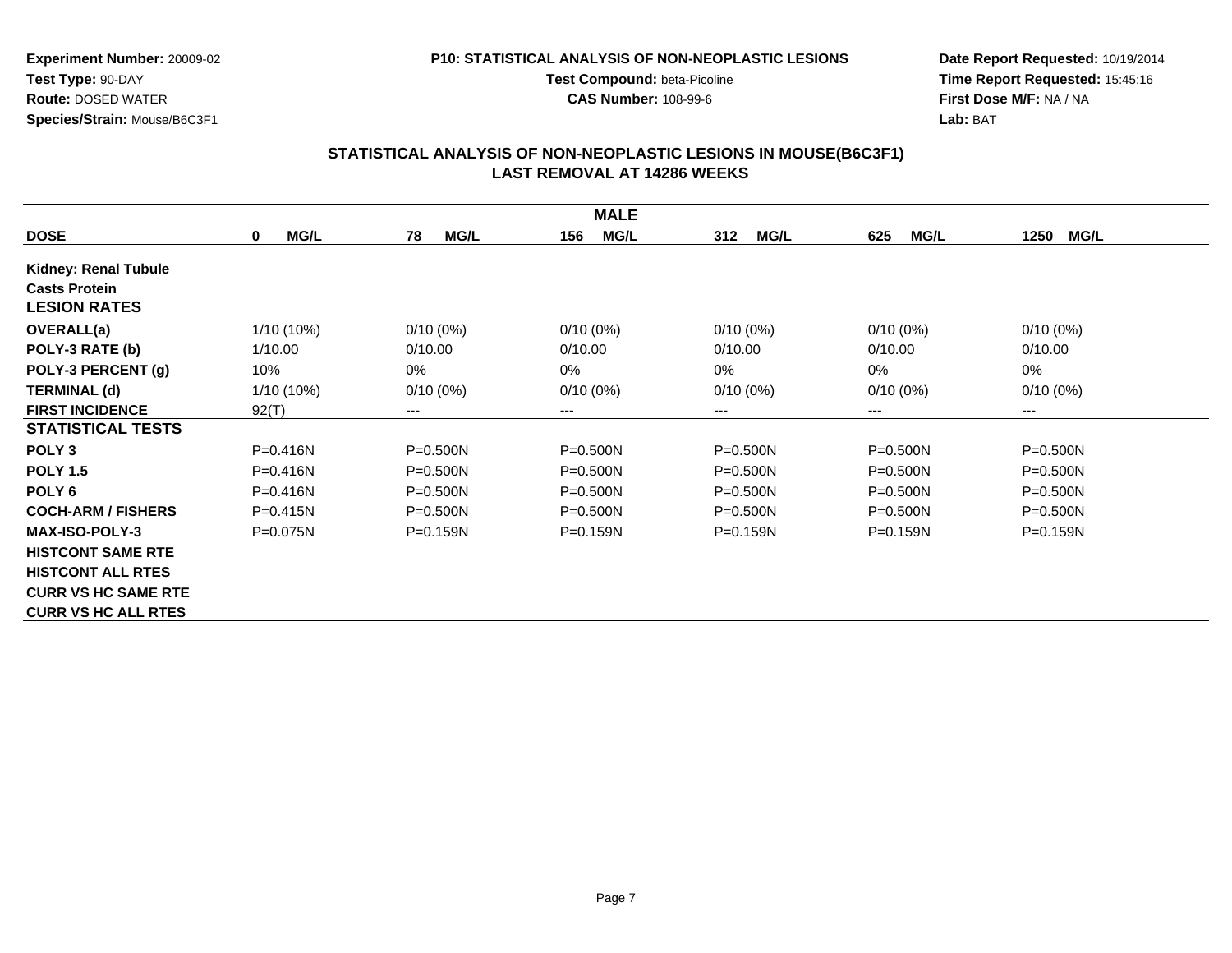**CAS Number:** 108-99-6

**Experiment Number:** 20009-02**Test Type:** 90-DAY **Route:** DOSED WATER**Species/Strain:** Mouse/B6C3F1

#### **Date Report Requested:** 10/19/2014**Time Report Requested:** 15:45:16**First Dose M/F:** NA / NA**Lab:** BAT

| <b>MALE</b>                 |                            |                   |             |                    |                    |                     |  |  |
|-----------------------------|----------------------------|-------------------|-------------|--------------------|--------------------|---------------------|--|--|
| <b>DOSE</b>                 | <b>MG/L</b><br>$\mathbf 0$ | 78<br><b>MG/L</b> | MG/L<br>156 | 312<br><b>MG/L</b> | <b>MG/L</b><br>625 | 1250<br><b>MG/L</b> |  |  |
| Liver                       |                            |                   |             |                    |                    |                     |  |  |
| <b>Inflammation Chronic</b> |                            |                   |             |                    |                    |                     |  |  |
| <b>LESION RATES</b>         |                            |                   |             |                    |                    |                     |  |  |
| <b>OVERALL(a)</b>           | 3/10 (30%)                 | $0/0 (0\%)$       | $0/0 (0\%)$ | $0/0 (0\%)$        | $0/0 (0\%)$        | $3/10(30\%)$        |  |  |
| POLY-3 RATE (b)             | 3/10.00                    | 0/0.00            | 0/0.00      | 0/0.00             | 0/0.00             | 3/10.00             |  |  |
| POLY-3 PERCENT (g)          | 30%                        | 0%                | 0%          | 0%                 | 0%                 | 30%                 |  |  |
| <b>TERMINAL (d)</b>         | 3/10 (30%)                 | $0/0 (0\%)$       | $0/0 (0\%)$ | $0/0 (0\%)$        | $0/0 (0\%)$        | $3/10(30\%)$        |  |  |
| <b>FIRST INCIDENCE</b>      | 92(T)                      | $--$              | $--$        | ---                | ---                | 92(T)               |  |  |
| <b>STATISTICAL TESTS</b>    |                            |                   |             |                    |                    |                     |  |  |
| POLY <sub>3</sub>           | (e)                        | (e)               | (e)         | (e)                | (e)                | $P = 0.678$         |  |  |
| <b>POLY 1.5</b>             | (e)                        | (e)               | (e)         | (e)                | (e)                | $P = 0.678$         |  |  |
| POLY <sub>6</sub>           | (e)                        | (e)               | (e)         | (e)                | (e)                | $P = 0.678$         |  |  |
| <b>COCH-ARM / FISHERS</b>   | $P = 0.596$                | (e)               | (e)         | (e)                | (e)                | $P = 0.686N$        |  |  |
| <b>MAX-ISO-POLY-3</b>       | (e)                        | (e)               | (e)         | (e)                | (e)                | $P = 1.000$         |  |  |
| <b>HISTCONT SAME RTE</b>    |                            |                   |             |                    |                    |                     |  |  |
| <b>HISTCONT ALL RTES</b>    |                            |                   |             |                    |                    |                     |  |  |
| <b>CURR VS HC SAME RTE</b>  |                            |                   |             |                    |                    |                     |  |  |
| <b>CURR VS HC ALL RTES</b>  |                            |                   |             |                    |                    |                     |  |  |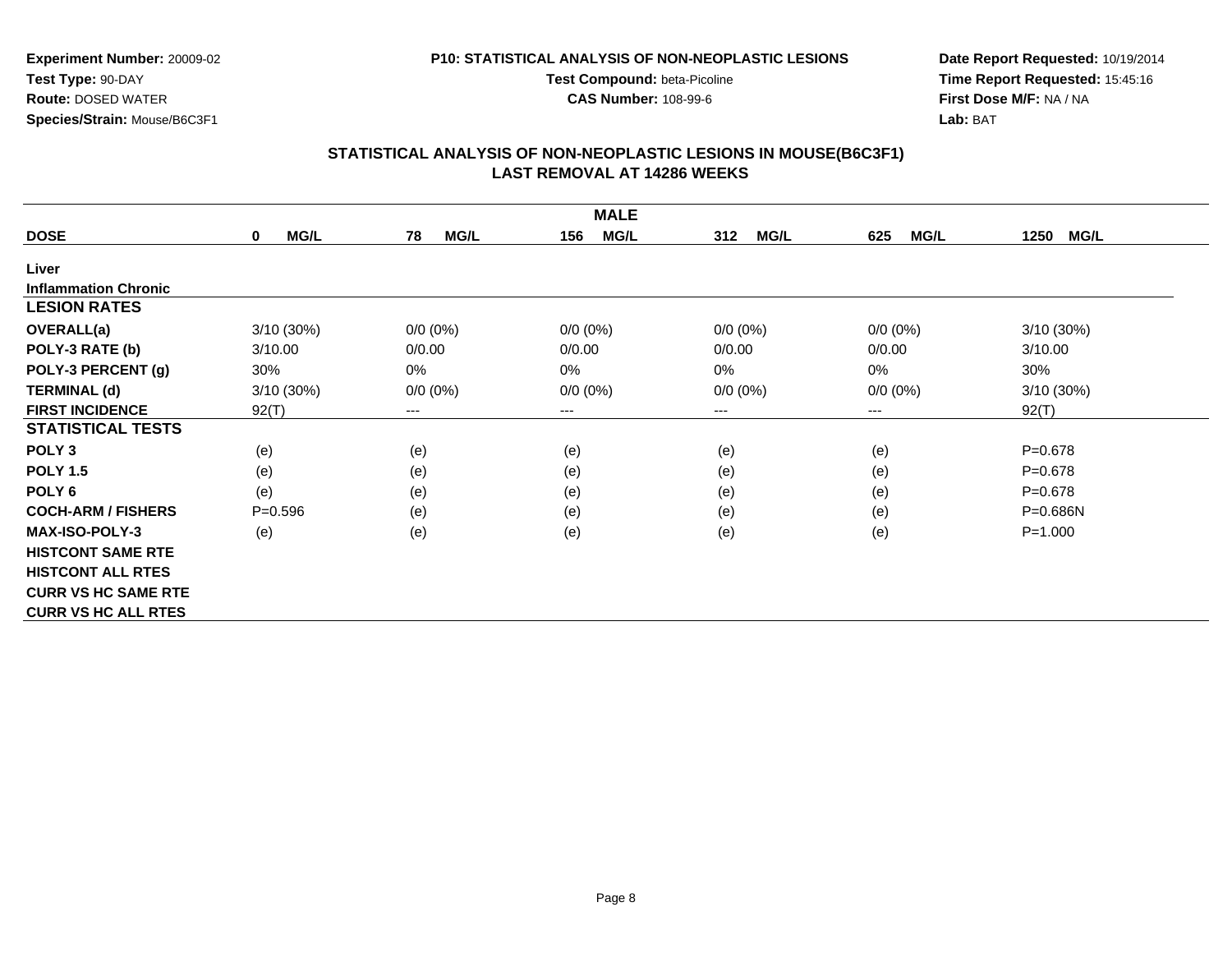**CAS Number:** 108-99-6

**Experiment Number:** 20009-02**Test Type:** 90-DAY **Route:** DOSED WATER**Species/Strain:** Mouse/B6C3F1

**Date Report Requested:** 10/19/2014 **Time Report Requested:** 15:45:16**First Dose M/F:** NA / NA**Lab:** BAT

## **STATISTICAL ANALYSIS OF NON-NEOPLASTIC LESIONS IN MOUSE(B6C3F1) LAST REMOVAL AT 14286 WEEKS**

| <b>MALE</b>                |                     |                   |                        |                    |                    |                     |  |  |
|----------------------------|---------------------|-------------------|------------------------|--------------------|--------------------|---------------------|--|--|
| <b>DOSE</b>                | MG/L<br>$\mathbf 0$ | <b>MG/L</b><br>78 | MG/L<br>156            | 312<br><b>MG/L</b> | <b>MG/L</b><br>625 | 1250<br><b>MG/L</b> |  |  |
| Lung                       |                     |                   |                        |                    |                    |                     |  |  |
| <b>Inflammation</b>        |                     |                   |                        |                    |                    |                     |  |  |
| <b>LESION RATES</b>        |                     |                   |                        |                    |                    |                     |  |  |
| <b>OVERALL(a)</b>          | $1/10(10\%)$        | $0/0 (0\%)$       | $0/0 (0\%)$            | $0/0 (0\%)$        | $0/0 (0\%)$        | $0/10(0\%)$         |  |  |
| POLY-3 RATE (b)            | 1/10.00             | 0/0.00            | 0/0.00                 | 0/0.00             | 0/0.00             | 0/10.00             |  |  |
| POLY-3 PERCENT (g)         | 10%                 | 0%                | 0%                     | 0%                 | 0%                 | 0%                  |  |  |
| <b>TERMINAL (d)</b>        | 1/10 (10%)          | $0/0 (0\%)$       | $0/0 (0\%)$            | $0/0 (0\%)$        | $0/0 (0\%)$        | $0/10(0\%)$         |  |  |
| <b>FIRST INCIDENCE</b>     | 92(T)               | ---               | $\qquad \qquad \cdots$ | ---                | ---                | ---                 |  |  |
| <b>STATISTICAL TESTS</b>   |                     |                   |                        |                    |                    |                     |  |  |
| POLY <sub>3</sub>          | (e)                 | (e)               | (e)                    | (e)                | (e)                | $P = 0.500N$        |  |  |
| <b>POLY 1.5</b>            | (e)                 | (e)               | (e)                    | (e)                | (e)                | $P = 0.500N$        |  |  |
| POLY <sub>6</sub>          | (e)                 | (e)               | (e)                    | (e)                | (e)                | $P = 0.500N$        |  |  |
| <b>COCH-ARM / FISHERS</b>  | $P = 0.304N$        | (e)               | (e)                    | (e)                | (e)                | $P = 0.500N$        |  |  |
| <b>MAX-ISO-POLY-3</b>      | (e)                 | (e)               | (e)                    | (e)                | (e)                | P=0.159N            |  |  |
| <b>HISTCONT SAME RTE</b>   |                     |                   |                        |                    |                    |                     |  |  |
| <b>HISTCONT ALL RTES</b>   |                     |                   |                        |                    |                    |                     |  |  |
| <b>CURR VS HC SAME RTE</b> |                     |                   |                        |                    |                    |                     |  |  |
| <b>CURR VS HC ALL RTES</b> |                     |                   |                        |                    |                    |                     |  |  |

Page 9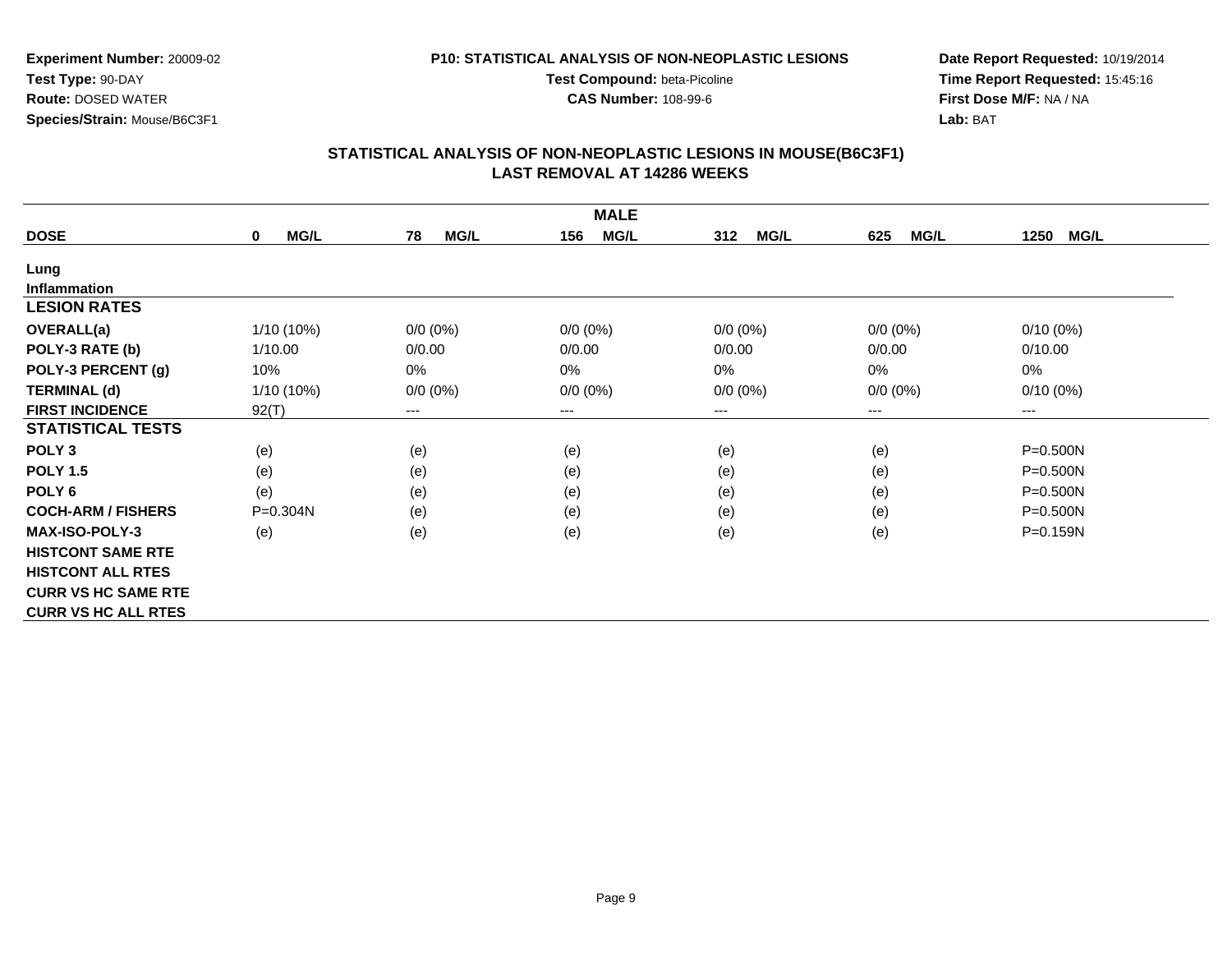**CAS Number:** 108-99-6

**Experiment Number:** 20009-02**Test Type:** 90-DAY **Route:** DOSED WATER**Species/Strain:** Mouse/B6C3F1

**Date Report Requested:** 10/19/2014**Time Report Requested:** 15:45:16**First Dose M/F:** NA / NA**Lab:** BAT

|                                             | <b>MALE</b>                |                            |                    |                    |                    |                     |  |  |  |  |
|---------------------------------------------|----------------------------|----------------------------|--------------------|--------------------|--------------------|---------------------|--|--|--|--|
| <b>DOSE</b>                                 | <b>MG/L</b><br>$\mathbf 0$ | 78<br><b>MG/L</b>          | <b>MG/L</b><br>156 | <b>MG/L</b><br>312 | <b>MG/L</b><br>625 | 1250<br><b>MG/L</b> |  |  |  |  |
| <b>Pancreas</b>                             |                            |                            |                    |                    |                    |                     |  |  |  |  |
| <b>Infiltration Cellular Mononuclear CI</b> |                            |                            |                    |                    |                    |                     |  |  |  |  |
| <b>LESION RATES</b>                         |                            |                            |                    |                    |                    |                     |  |  |  |  |
| OVERALL(a)                                  | $0/10(0\%)$                | $0/0 (0\%)$                | $0/0 (0\%)$        | $0/0 (0\%)$        | $0/0 (0\%)$        | $0/10(0\%)$         |  |  |  |  |
| POLY-3 RATE (b)                             | 0/10.00                    | 0/0.00                     | 0/0.00             | 0/0.00             | 0/0.00             | 0/10.00             |  |  |  |  |
| POLY-3 PERCENT (g)                          | 0%                         | 0%                         | 0%                 | 0%                 | 0%                 | 0%                  |  |  |  |  |
| <b>TERMINAL (d)</b>                         | $0/10(0\%)$                | $0/0 (0\%)$                | $0/0 (0\%)$        | $0/0 (0\%)$        | $0/0 (0\%)$        | $0/10(0\%)$         |  |  |  |  |
| <b>FIRST INCIDENCE</b>                      | $---$                      | $\qquad \qquad - \qquad -$ | $--$               | ---                | ---                | $--$                |  |  |  |  |
| <b>STATISTICAL TESTS</b>                    |                            |                            |                    |                    |                    |                     |  |  |  |  |
| POLY <sub>3</sub>                           | (n)                        | (n)                        | (n)                | (n)                | (n)                | (n)                 |  |  |  |  |
| <b>POLY 1.5</b>                             | (n)                        | (n)                        | (n)                | (n)                | (n)                | (n)                 |  |  |  |  |
| POLY <sub>6</sub>                           | (n)                        | (n)                        | (n)                | (n)                | (n)                | (n)                 |  |  |  |  |
| <b>COCH-ARM / FISHERS</b>                   | (n)                        | (n)                        | (n)                | (n)                | (n)                | (n)                 |  |  |  |  |
| <b>MAX-ISO-POLY-3</b>                       | (n)                        | (n)                        | (n)                | (n)                | (n)                | (n)                 |  |  |  |  |
| <b>HISTCONT SAME RTE</b>                    |                            |                            |                    |                    |                    |                     |  |  |  |  |
| <b>HISTCONT ALL RTES</b>                    |                            |                            |                    |                    |                    |                     |  |  |  |  |
| <b>CURR VS HC SAME RTE</b>                  |                            |                            |                    |                    |                    |                     |  |  |  |  |
| <b>CURR VS HC ALL RTES</b>                  |                            |                            |                    |                    |                    |                     |  |  |  |  |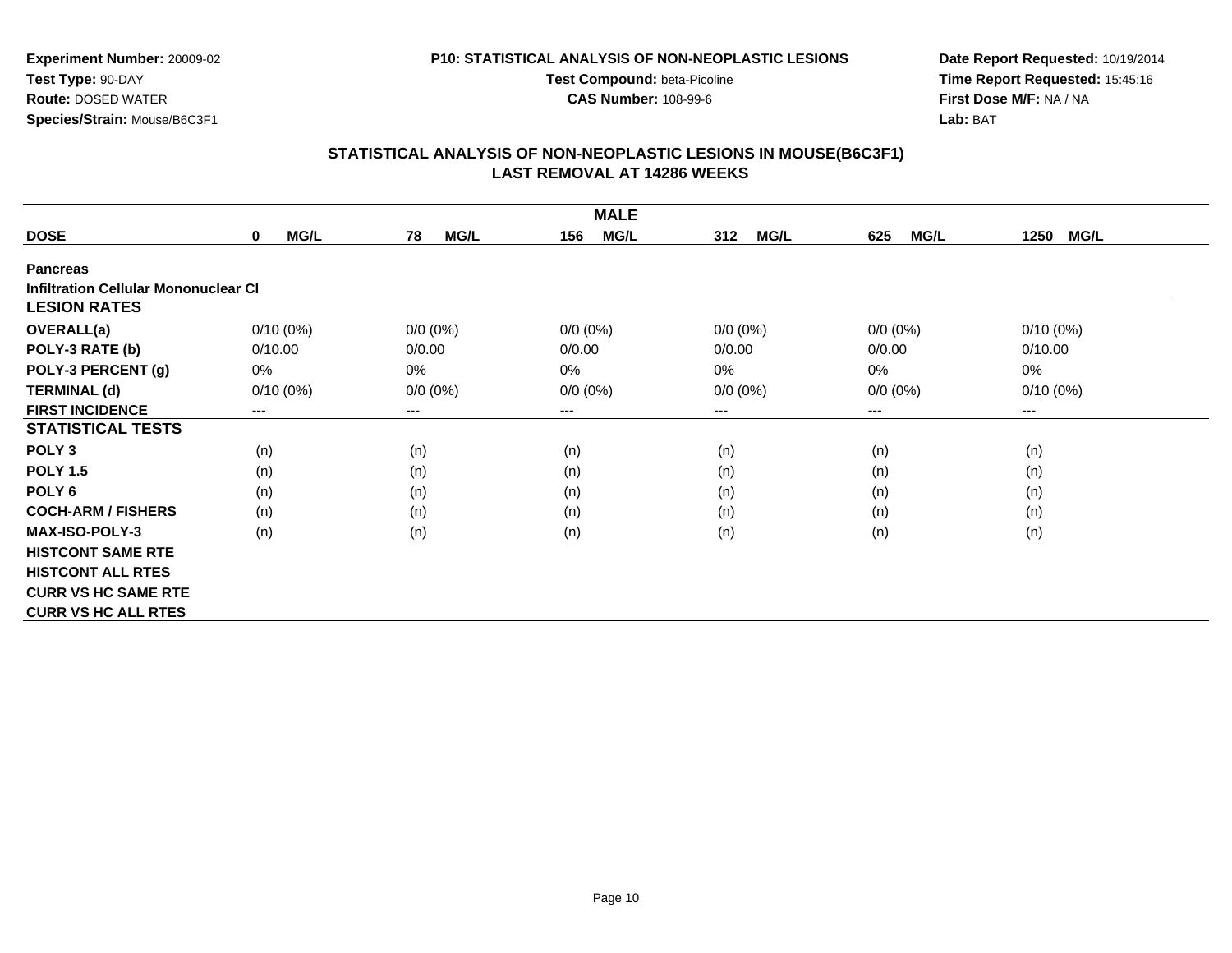**CAS Number:** 108-99-6

**Experiment Number:** 20009-02**Test Type:** 90-DAY **Route:** DOSED WATER**Species/Strain:** Mouse/B6C3F1

**Date Report Requested:** 10/19/2014**Time Report Requested:** 15:45:16**First Dose M/F:** NA / NA**Lab:** BAT

| <b>MALE</b>                |                            |                   |             |                    |                    |                     |  |  |
|----------------------------|----------------------------|-------------------|-------------|--------------------|--------------------|---------------------|--|--|
| <b>DOSE</b>                | <b>MG/L</b><br>$\mathbf 0$ | <b>MG/L</b><br>78 | MG/L<br>156 | <b>MG/L</b><br>312 | <b>MG/L</b><br>625 | <b>MG/L</b><br>1250 |  |  |
| <b>Parathyroid Gland</b>   |                            |                   |             |                    |                    |                     |  |  |
| Cyst                       |                            |                   |             |                    |                    |                     |  |  |
| <b>LESION RATES</b>        |                            |                   |             |                    |                    |                     |  |  |
| <b>OVERALL(a)</b>          | 0/6(0%)                    | $0/0 (0\%)$       | $0/0 (0\%)$ | $0/0 (0\%)$        | $0/0 (0\%)$        | 1/9 (11%)           |  |  |
| POLY-3 RATE (b)            | 0/6.00                     | 0/0.00            | 0/0.00      | 0/0.00             | 0/0.00             | 1/9.00              |  |  |
| POLY-3 PERCENT (g)         | 0%                         | 0%                | 0%          | 0%                 | 0%                 | 11.1%               |  |  |
| <b>TERMINAL (d)</b>        | 0/6(0%)                    | $0/0 (0\%)$       | $0/0 (0\%)$ | $0/0 (0\%)$        | $0/0 (0\%)$        | 1/9 (11%)           |  |  |
| <b>FIRST INCIDENCE</b>     | ---                        | ---               | $--$        | ---                | ---                | 92(T)               |  |  |
| <b>STATISTICAL TESTS</b>   |                            |                   |             |                    |                    |                     |  |  |
| POLY <sub>3</sub>          | (e)                        | (e)               | (e)         | (e)                | (e)                | $P = 0.580$         |  |  |
| <b>POLY 1.5</b>            | (e)                        | (e)               | (e)         | (e)                | (e)                | $P = 0.580$         |  |  |
| POLY 6                     | (e)                        | (e)               | (e)         | (e)                | (e)                | $P = 0.580$         |  |  |
| <b>COCH-ARM / FISHERS</b>  | $P = 0.376$                | (e)               | (e)         | (e)                | (e)                | $P = 0.600$         |  |  |
| <b>MAX-ISO-POLY-3</b>      | (e)                        | (e)               | (e)         | (e)                | (e)                | $P = 0.231$         |  |  |
| <b>HISTCONT SAME RTE</b>   |                            |                   |             |                    |                    |                     |  |  |
| <b>HISTCONT ALL RTES</b>   |                            |                   |             |                    |                    |                     |  |  |
| <b>CURR VS HC SAME RTE</b> |                            |                   |             |                    |                    |                     |  |  |
| <b>CURR VS HC ALL RTES</b> |                            |                   |             |                    |                    |                     |  |  |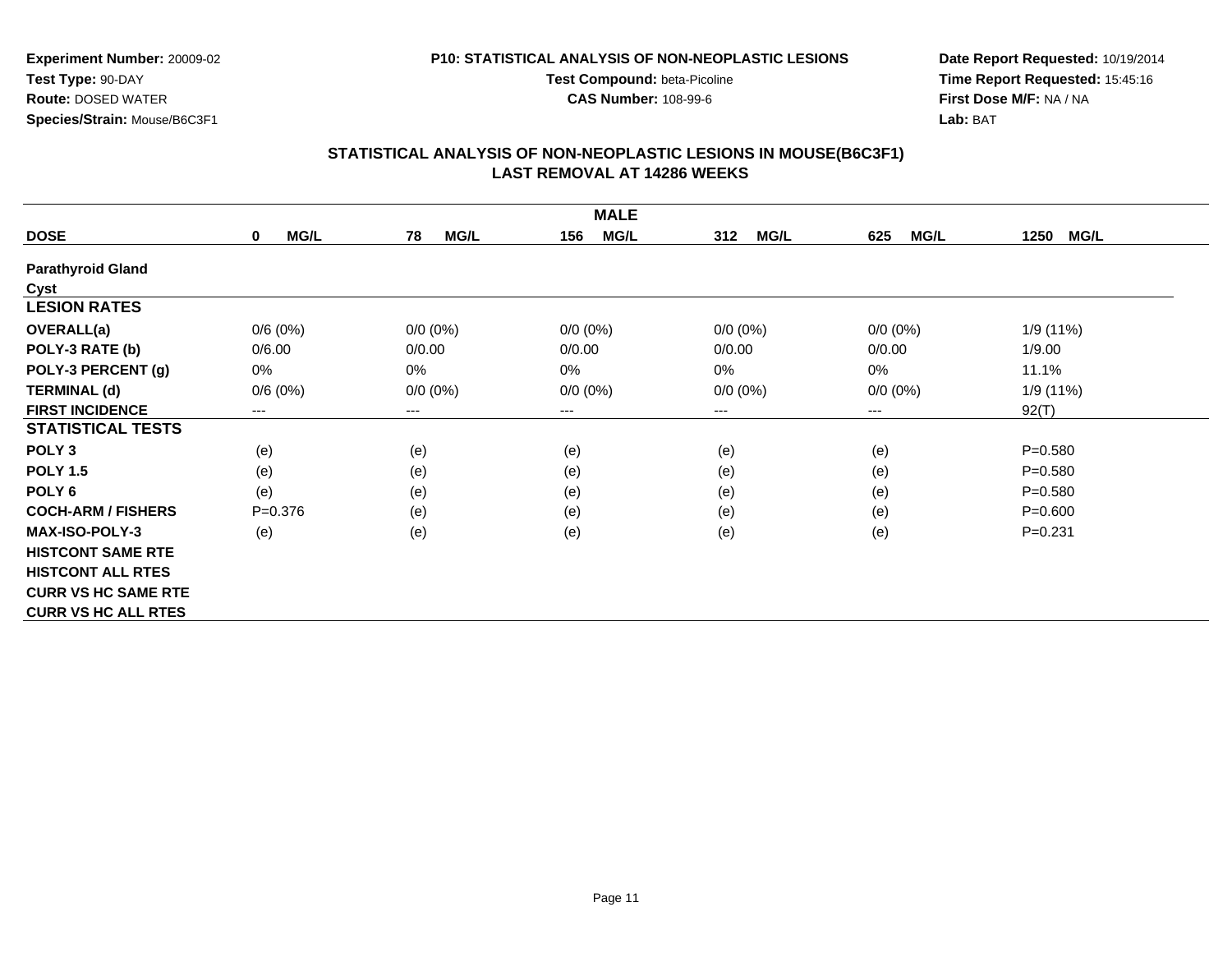**CAS Number:** 108-99-6

**Experiment Number:** 20009-02**Test Type:** 90-DAY **Route:** DOSED WATER**Species/Strain:** Mouse/B6C3F1

**Date Report Requested:** 10/19/2014**Time Report Requested:** 15:45:16**First Dose M/F:** NA / NA**Lab:** BAT

## **STATISTICAL ANALYSIS OF NON-NEOPLASTIC LESIONS IN MOUSE(B6C3F1) LAST REMOVAL AT 14286 WEEKS**

| <b>MALE</b>                |                     |                   |                        |                    |                    |                     |  |  |
|----------------------------|---------------------|-------------------|------------------------|--------------------|--------------------|---------------------|--|--|
| <b>DOSE</b>                | MG/L<br>$\mathbf 0$ | <b>MG/L</b><br>78 | MG/L<br>156            | 312<br><b>MG/L</b> | <b>MG/L</b><br>625 | 1250<br><b>MG/L</b> |  |  |
| <b>Thyroid Gland</b>       |                     |                   |                        |                    |                    |                     |  |  |
| <b>Ectopic Thymus</b>      |                     |                   |                        |                    |                    |                     |  |  |
| <b>LESION RATES</b>        |                     |                   |                        |                    |                    |                     |  |  |
| <b>OVERALL(a)</b>          | $0/10(0\%)$         | $0/0 (0\%)$       | $0/0 (0\%)$            | $0/0 (0\%)$        | $0/0 (0\%)$        | $1/10(10\%)$        |  |  |
| POLY-3 RATE (b)            | 0/10.00             | 0/0.00            | 0/0.00                 | 0/0.00             | 0/0.00             | 1/10.00             |  |  |
| POLY-3 PERCENT (g)         | 0%                  | 0%                | 0%                     | 0%                 | 0%                 | 10%                 |  |  |
| <b>TERMINAL (d)</b>        | $0/10(0\%)$         | $0/0 (0\%)$       | $0/0 (0\%)$            | $0/0 (0\%)$        | $0/0 (0\%)$        | $1/10(10\%)$        |  |  |
| <b>FIRST INCIDENCE</b>     | ---                 | ---               | $\qquad \qquad \cdots$ | ---                | ---                | 92(T)               |  |  |
| <b>STATISTICAL TESTS</b>   |                     |                   |                        |                    |                    |                     |  |  |
| POLY <sub>3</sub>          | (e)                 | (e)               | (e)                    | (e)                | (e)                | $P = 0.500$         |  |  |
| <b>POLY 1.5</b>            | (e)                 | (e)               | (e)                    | (e)                | (e)                | $P = 0.500$         |  |  |
| POLY <sub>6</sub>          | (e)                 | (e)               | (e)                    | (e)                | (e)                | $P = 0.500$         |  |  |
| <b>COCH-ARM / FISHERS</b>  | $P=0.304$           | (e)               | (e)                    | (e)                | (e)                | $P = 0.500$         |  |  |
| <b>MAX-ISO-POLY-3</b>      | (e)                 | (e)               | (e)                    | (e)                | (e)                | $P = 0.159$         |  |  |
| <b>HISTCONT SAME RTE</b>   |                     |                   |                        |                    |                    |                     |  |  |
| <b>HISTCONT ALL RTES</b>   |                     |                   |                        |                    |                    |                     |  |  |
| <b>CURR VS HC SAME RTE</b> |                     |                   |                        |                    |                    |                     |  |  |
| <b>CURR VS HC ALL RTES</b> |                     |                   |                        |                    |                    |                     |  |  |

Page 12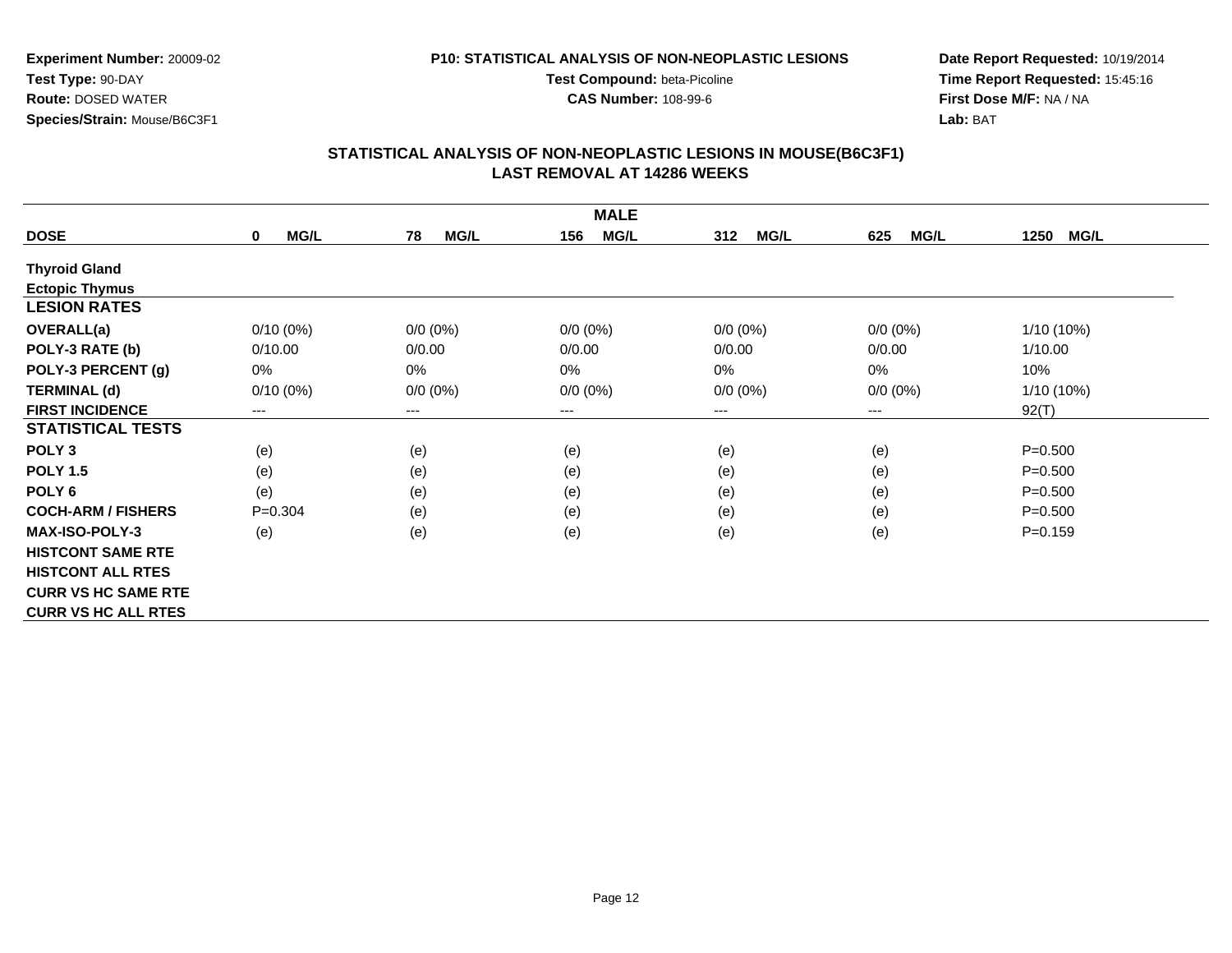#### **P10: STATISTICAL ANALYSIS OF NON-NEOPLASTIC LESIONS**

**Test Compound:** beta-Picoline**CAS Number:** 108-99-6

**Date Report Requested:** 10/19/2014**Time Report Requested:** 15:45:16**First Dose M/F:** NA / NA**Lab:** BAT

|                                             |                            |                        | <b>FEMALE</b>      |                    |                    |                     |
|---------------------------------------------|----------------------------|------------------------|--------------------|--------------------|--------------------|---------------------|
| <b>DOSE</b>                                 | <b>MG/L</b><br>$\mathbf 0$ | <b>MG/L</b><br>78      | 156<br><b>MG/L</b> | <b>MG/L</b><br>312 | <b>MG/L</b><br>625 | <b>MG/L</b><br>1250 |
| <b>Heart: Myocardium</b>                    |                            |                        |                    |                    |                    |                     |
| <b>Infiltration Cellular Mononuclear CI</b> |                            |                        |                    |                    |                    |                     |
| <b>LESION RATES</b>                         |                            |                        |                    |                    |                    |                     |
| OVERALL(a)                                  | $0/10(0\%)$                | $0/0 (0\%)$            | $0/0 (0\%)$        | $0/0 (0\%)$        | $0/0(0\%)$         | $0/10(0\%)$         |
| POLY-3 RATE (b)                             | 0/10.00                    | 0/0.00                 | 0/0.00             | 0/0.00             | 0/0.00             | 0/10.00             |
| POLY-3 PERCENT (g)                          | 0%                         | 0%                     | $0\%$              | 0%                 | 0%                 | 0%                  |
| <b>TERMINAL (d)</b>                         | $0/10(0\%)$                | $0/0 (0\%)$            | $0/0 (0\%)$        | $0/0 (0\%)$        | $0/0 (0\%)$        | $0/10(0\%)$         |
| <b>FIRST INCIDENCE</b>                      | $---$                      | $\qquad \qquad \cdots$ | ---                | ---                | $---$              | ---                 |
| <b>STATISTICAL TESTS</b>                    |                            |                        |                    |                    |                    |                     |
| POLY <sub>3</sub>                           | (n)                        | (n)                    | (n)                | (n)                | (n)                | (n)                 |
| <b>POLY 1.5</b>                             | (n)                        | (n)                    | (n)                | (n)                | (n)                | (n)                 |
| POLY <sub>6</sub>                           | (n)                        | (n)                    | (n)                | (n)                | (n)                | (n)                 |
| <b>COCH-ARM / FISHERS</b>                   | (n)                        | (n)                    | (n)                | (n)                | (n)                | (n)                 |
| <b>MAX-ISO-POLY-3</b>                       | (n)                        | (n)                    | (n)                | (n)                | (n)                | (n)                 |
| <b>HISTCONT SAME RTE</b>                    |                            |                        |                    |                    |                    |                     |
| <b>HISTCONT ALL RTES</b>                    |                            |                        |                    |                    |                    |                     |
| <b>CURR VS HC SAME RTE</b>                  |                            |                        |                    |                    |                    |                     |
| <b>CURR VS HC ALL RTES</b>                  |                            |                        |                    |                    |                    |                     |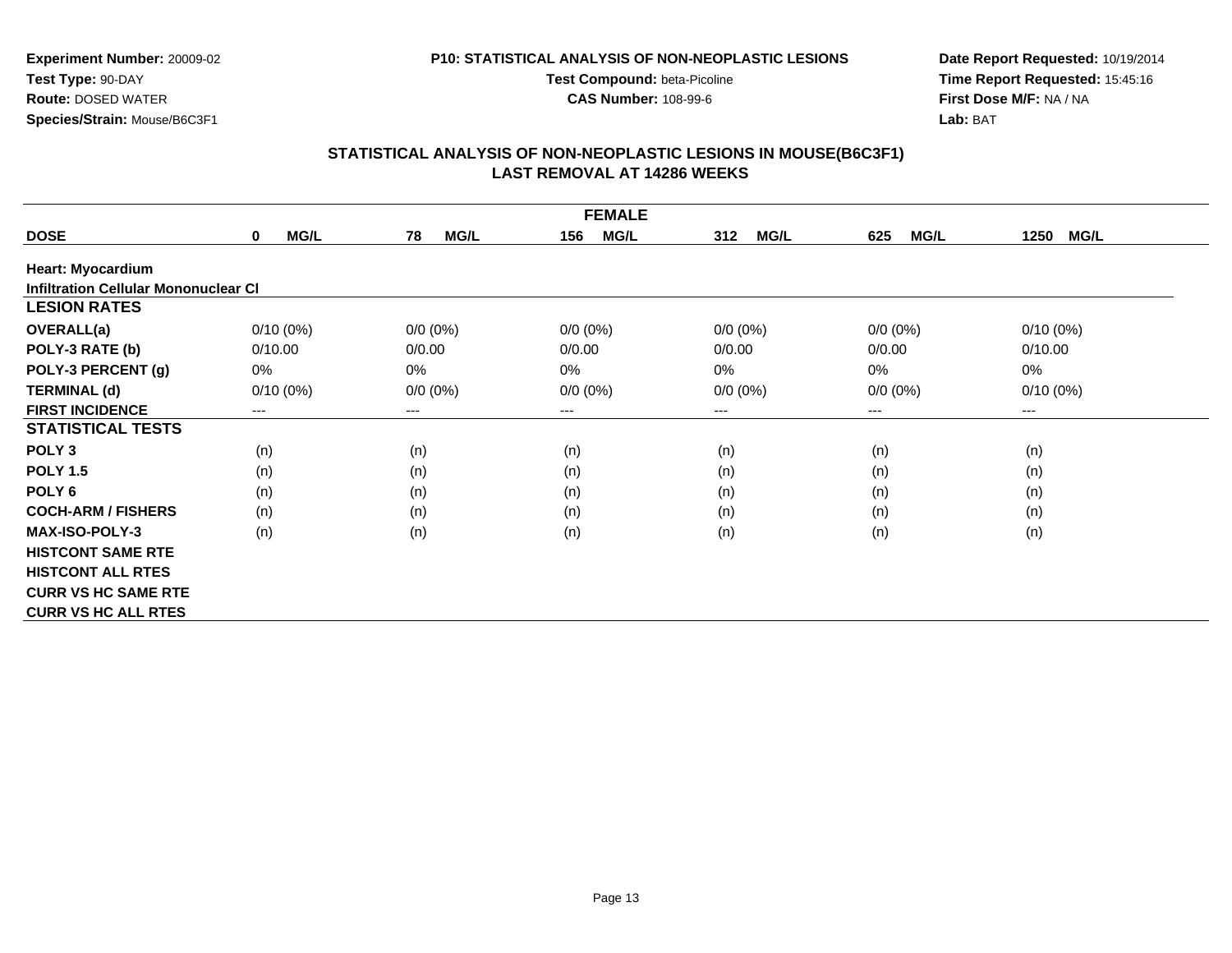#### **P10: STATISTICAL ANALYSIS OF NON-NEOPLASTIC LESIONS**

**Test Compound:** beta-Picoline**CAS Number:** 108-99-6

**Date Report Requested:** 10/19/2014**Time Report Requested:** 15:45:16**First Dose M/F:** NA / NA**Lab:** BAT

|                                      |              |                   | <b>FEMALE</b>      |                    |                    |                     |
|--------------------------------------|--------------|-------------------|--------------------|--------------------|--------------------|---------------------|
| <b>DOSE</b>                          | MG/L<br>0    | <b>MG/L</b><br>78 | <b>MG/L</b><br>156 | <b>MG/L</b><br>312 | <b>MG/L</b><br>625 | 1250<br><b>MG/L</b> |
| Kidney                               |              |                   |                    |                    |                    |                     |
| Infiltration Cellular Mononuclear CI |              |                   |                    |                    |                    |                     |
| <b>LESION RATES</b>                  |              |                   |                    |                    |                    |                     |
| <b>OVERALL(a)</b>                    | 2/10(20%)    | $0/10(0\%)$       | $0/10(0\%)$        | $0/10(0\%)$        | $0/10(0\%)$        | 1/10 (10%)          |
| POLY-3 RATE (b)                      | 2/10.00      | 0/10.00           | 0/10.00            | 0/10.00            | 0/10.00            | 1/10.00             |
| POLY-3 PERCENT (g)                   | 20%          | 0%                | 0%                 | 0%                 | $0\%$              | 10%                 |
| <b>TERMINAL (d)</b>                  | 2/10(20%)    | $0/10(0\%)$       | $0/10(0\%)$        | $0/10(0\%)$        | $0/10(0\%)$        | 1/10 (10%)          |
| <b>FIRST INCIDENCE</b>               | 92(T)        | ---               | ---                | ---                | $--$               | 92(T)               |
| <b>STATISTICAL TESTS</b>             |              |                   |                    |                    |                    |                     |
| POLY <sub>3</sub>                    | $P=0.649$    | $P=0.227N$        | $P=0.227N$         | $P=0.227N$         | $P = 0.227N$       | $P = 0.500N$        |
| <b>POLY 1.5</b>                      | $P=0.649$    | $P=0.227N$        | P=0.227N           | P=0.227N           | $P = 0.227N$       | $P = 0.500N$        |
| POLY <sub>6</sub>                    | $P=0.649$    | P=0.227N          | P=0.227N           | $P=0.227N$         | $P = 0.227N$       | $P = 0.500N$        |
| <b>COCH-ARM / FISHERS</b>            | $P=0.647$    | $P = 0.237N$      | $P = 0.237N$       | $P=0.237N$         | $P = 0.237N$       | $P = 0.500N$        |
| <b>MAX-ISO-POLY-3</b>                | $P = 0.055N$ | $P = 0.067N$      | $P = 0.067N$       | $P = 0.067N$       | $P = 0.067N$       | $P = 0.274N$        |
| <b>HISTCONT SAME RTE</b>             |              |                   |                    |                    |                    |                     |
| <b>HISTCONT ALL RTES</b>             |              |                   |                    |                    |                    |                     |
| <b>CURR VS HC SAME RTE</b>           |              |                   |                    |                    |                    |                     |
| <b>CURR VS HC ALL RTES</b>           |              |                   |                    |                    |                    |                     |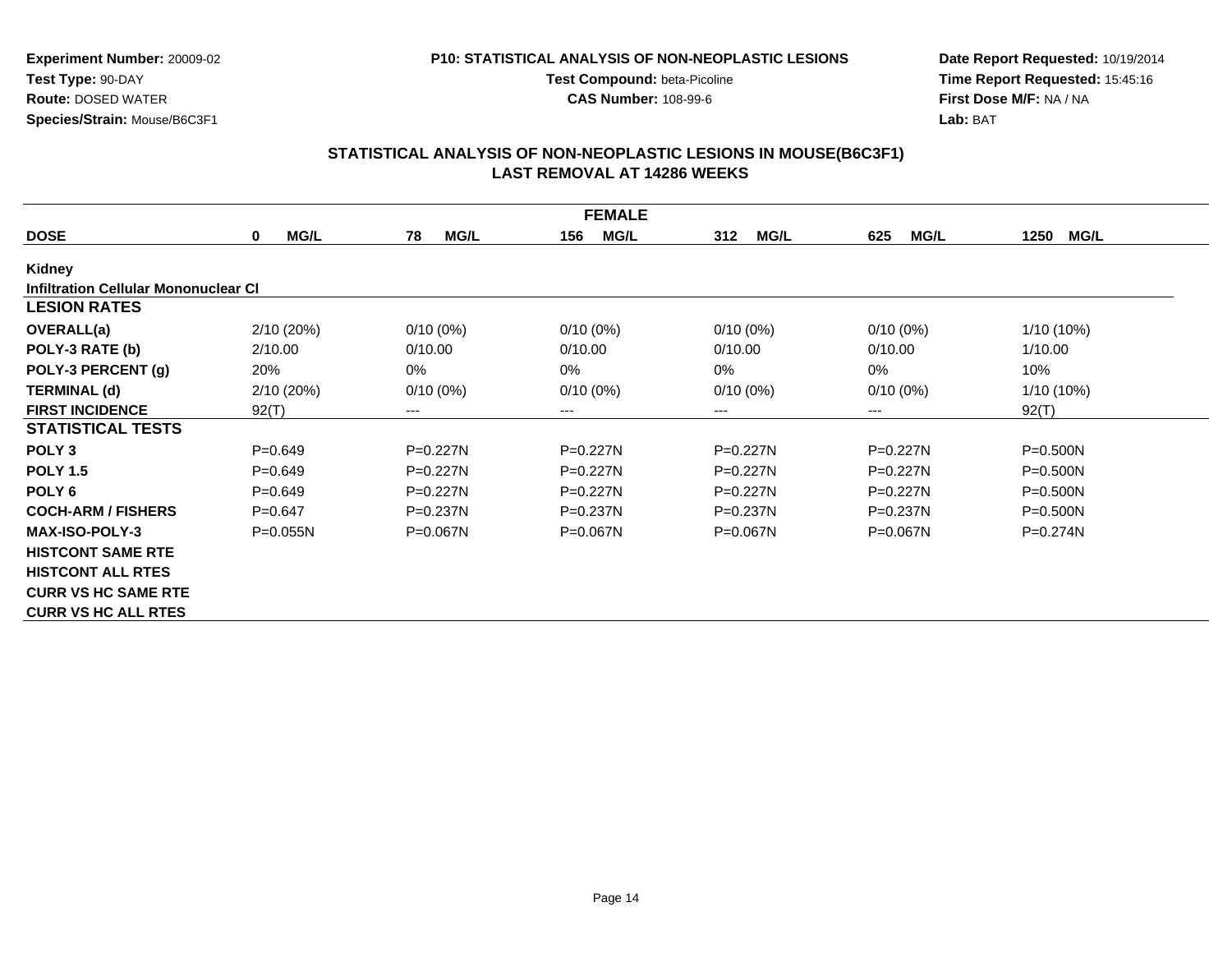**Experiment Number:** 20009-02**Test Type:** 90-DAY**Route:** DOSED WATER

**Species/Strain:** Mouse/B6C3F1

#### **P10: STATISTICAL ANALYSIS OF NON-NEOPLASTIC LESIONS**

**Test Compound:** beta-Picoline

**CAS Number:** 108-99-6

**Date Report Requested:** 10/19/2014**Time Report Requested:** 15:45:16**First Dose M/F:** NA / NA**Lab:** BAT

|                            | <b>FEMALE</b>       |                   |                    |             |                    |              |
|----------------------------|---------------------|-------------------|--------------------|-------------|--------------------|--------------|
| <b>DOSE</b>                | MG/L<br>$\mathbf 0$ | <b>MG/L</b><br>78 | <b>MG/L</b><br>156 | MG/L<br>312 | <b>MG/L</b><br>625 | MG/L<br>1250 |
| Kidney                     |                     |                   |                    |             |                    |              |
| <b>Mineralization</b>      |                     |                   |                    |             |                    |              |
| <b>LESION RATES</b>        |                     |                   |                    |             |                    |              |
| OVERALL(a)                 | $0/10(0\%)$         | $0/10(0\%)$       | $0/10(0\%)$        | $0/10(0\%)$ | $0/10(0\%)$        | $1/10(10\%)$ |
| POLY-3 RATE (b)            | 0/10.00             | 0/10.00           | 0/10.00            | 0/10.00     | 0/10.00            | 1/10.00      |
| POLY-3 PERCENT (g)         | 0%                  | 0%                | $0\%$              | 0%          | 0%                 | 10%          |
| <b>TERMINAL (d)</b>        | $0/10(0\%)$         | $0/10(0\%)$       | $0/10(0\%)$        | $0/10(0\%)$ | $0/10(0\%)$        | 1/10 (10%)   |
| <b>FIRST INCIDENCE</b>     | $---$               | $---$             | $---$              | ---         | ---                | 92(T)        |
| <b>STATISTICAL TESTS</b>   |                     |                   |                    |             |                    |              |
| POLY <sub>3</sub>          | $P = 0.107$         | (e)               | (e)                | (e)         | (e)                | $P = 0.500$  |
| <b>POLY 1.5</b>            | $P = 0.107$         | (e)               | (e)                | (e)         | (e)                | $P = 0.500$  |
| POLY <sub>6</sub>          | $P = 0.107$         | (e)               | (e)                | (e)         | (e)                | $P = 0.500$  |
| <b>COCH-ARM / FISHERS</b>  | $P = 0.105$         | (e)               | (e)                | (e)         | (e)                | $P = 0.500$  |
| <b>MAX-ISO-POLY-3</b>      | $P=0.075$           | (e)               | (e)                | (e)         | (e)                | $P = 0.159$  |
| <b>HISTCONT SAME RTE</b>   |                     |                   |                    |             |                    |              |
| <b>HISTCONT ALL RTES</b>   |                     |                   |                    |             |                    |              |
| <b>CURR VS HC SAME RTE</b> |                     |                   |                    |             |                    |              |
| <b>CURR VS HC ALL RTES</b> |                     |                   |                    |             |                    |              |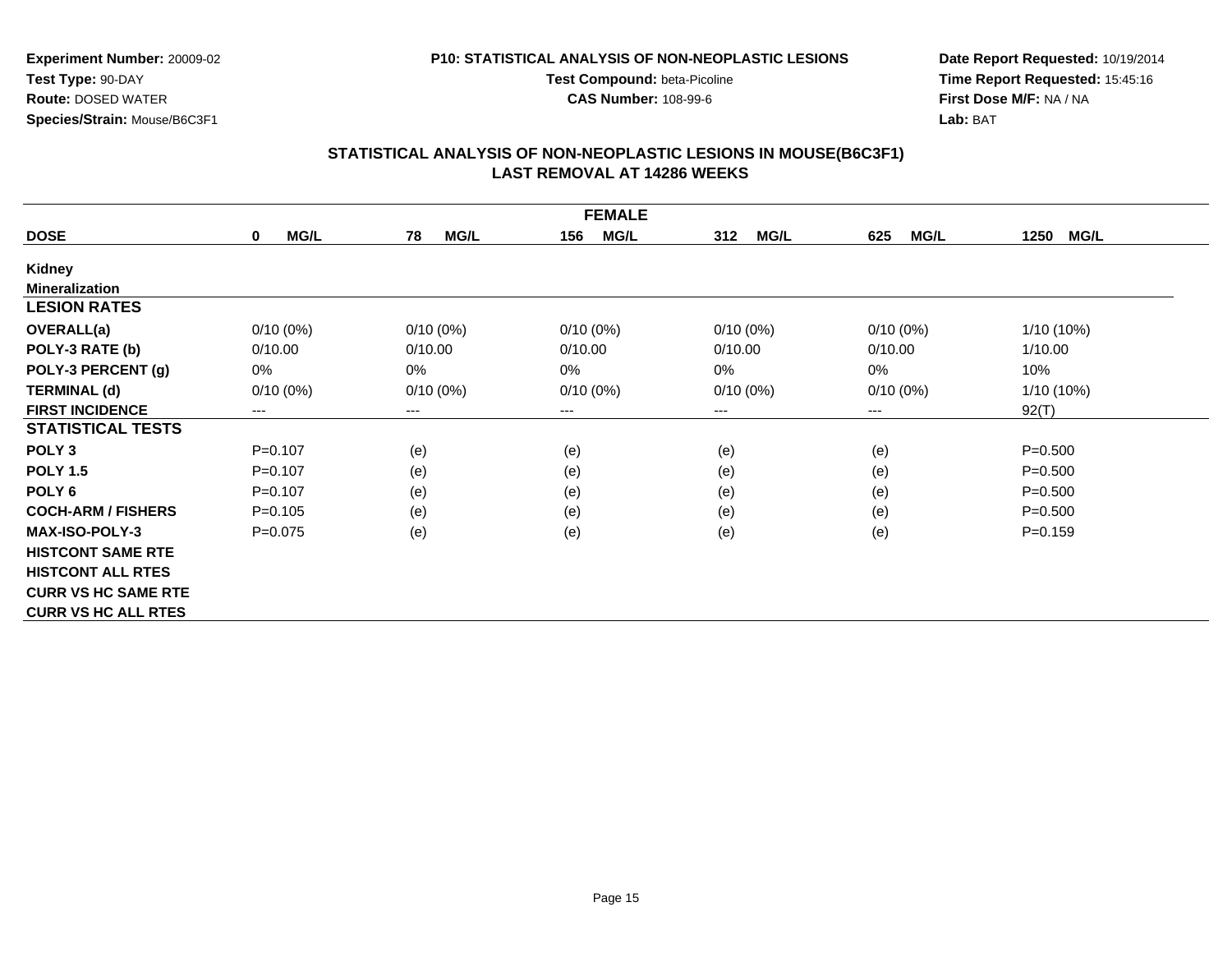**Experiment Number:** 20009-02**Test Type:** 90-DAY

 **Route:** DOSED WATER**Species/Strain:** Mouse/B6C3F1

#### **P10: STATISTICAL ANALYSIS OF NON-NEOPLASTIC LESIONS**

**Test Compound:** beta-Picoline

**CAS Number:** 108-99-6

**Date Report Requested:** 10/19/2014**Time Report Requested:** 15:45:16**First Dose M/F:** NA / NA**Lab:** BAT

|                            | <b>FEMALE</b>           |                   |                    |                    |                    |                     |
|----------------------------|-------------------------|-------------------|--------------------|--------------------|--------------------|---------------------|
| <b>DOSE</b>                | <b>MG/L</b><br>$\bf{0}$ | <b>MG/L</b><br>78 | 156<br><b>MG/L</b> | <b>MG/L</b><br>312 | <b>MG/L</b><br>625 | <b>MG/L</b><br>1250 |
| Kidney                     |                         |                   |                    |                    |                    |                     |
| <b>Nephropathy</b>         |                         |                   |                    |                    |                    |                     |
| <b>LESION RATES</b>        |                         |                   |                    |                    |                    |                     |
| <b>OVERALL(a)</b>          | 2/10 (20%)              | $0/10(0\%)$       | 1/10 (10%)         | 2/10(20%)          | $0/10(0\%)$        | 2/10(20%)           |
| POLY-3 RATE (b)            | 2/10.00                 | 0/10.00           | 1/10.00            | 2/10.00            | 0/10.00            | 2/10.00             |
| POLY-3 PERCENT (g)         | 20%                     | 0%                | 10%                | 20%                | 0%                 | 20%                 |
| <b>TERMINAL (d)</b>        | 2/10 (20%)              | $0/10(0\%)$       | 1/10 (10%)         | 2/10(20%)          | $0/10(0\%)$        | 2/10(20%)           |
| <b>FIRST INCIDENCE</b>     | 92(T)                   | $---$             | 92(T)              | 92(T)              | ---                | 92(T)               |
| <b>STATISTICAL TESTS</b>   |                         |                   |                    |                    |                    |                     |
| POLY <sub>3</sub>          | $P=0.447$               | P=0.227N          | $P = 0.500N$       | $P=0.702$          | P=0.227N           | $P=0.702$           |
| <b>POLY 1.5</b>            | $P=0.447$               | $P=0.227N$        | $P = 0.500N$       | $P=0.702$          | $P=0.227N$         | $P=0.702$           |
| POLY <sub>6</sub>          | $P=0.447$               | P=0.227N          | $P = 0.500N$       | $P=0.702$          | $P=0.227N$         | $P=0.702$           |
| <b>COCH-ARM / FISHERS</b>  | $P=0.447$               | $P = 0.237N$      | $P = 0.500N$       | $P=0.709N$         | $P=0.237N$         | $P = 0.709N$        |
| <b>MAX-ISO-POLY-3</b>      | $P=0.450$               | $P = 0.067N$      | $P = 0.274N$       | $P = 1.000$        | $P = 0.067N$       | $P = 1.000$         |
| <b>HISTCONT SAME RTE</b>   |                         |                   |                    |                    |                    |                     |
| <b>HISTCONT ALL RTES</b>   |                         |                   |                    |                    |                    |                     |
| <b>CURR VS HC SAME RTE</b> |                         |                   |                    |                    |                    |                     |
| <b>CURR VS HC ALL RTES</b> |                         |                   |                    |                    |                    |                     |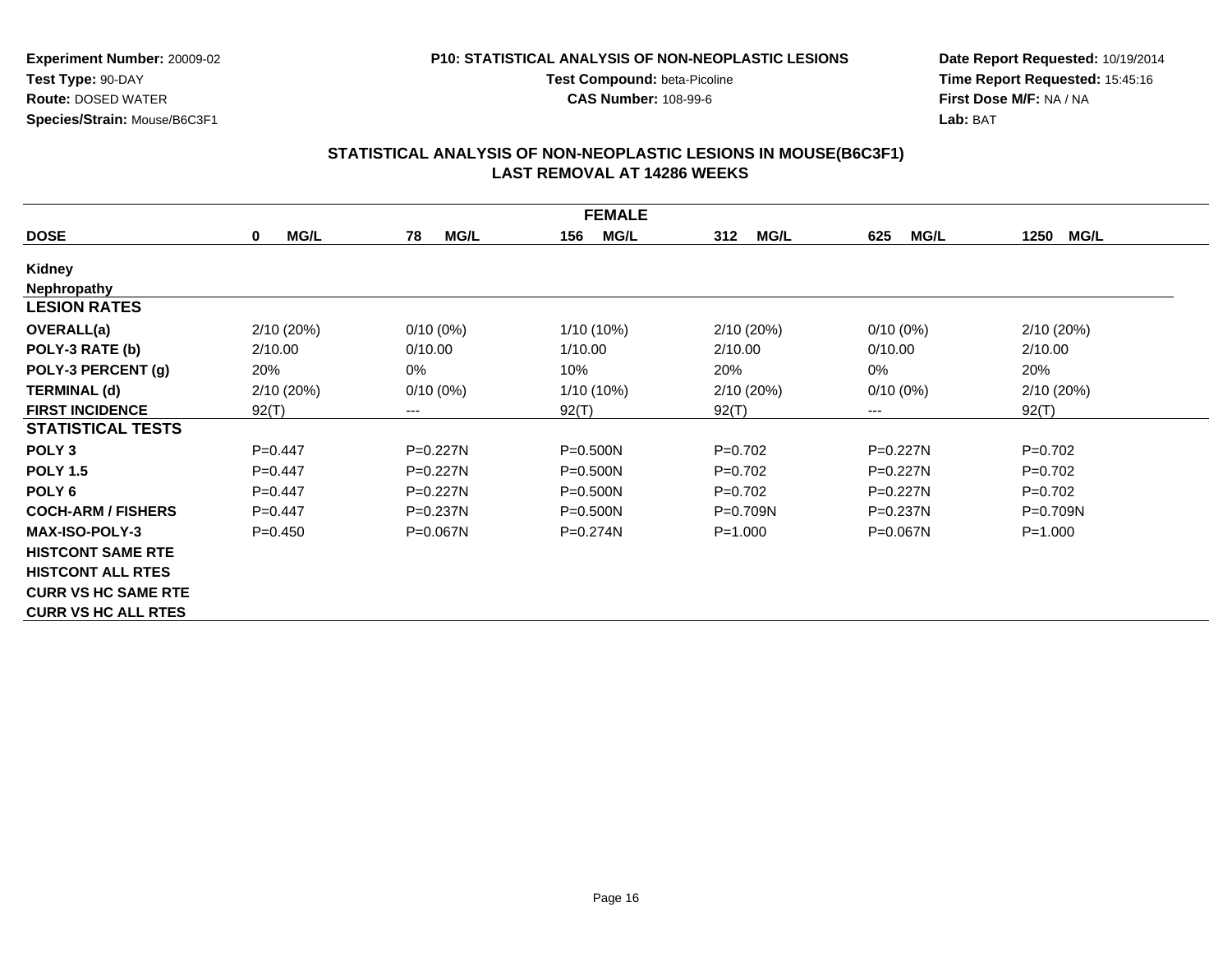#### **P10: STATISTICAL ANALYSIS OF NON-NEOPLASTIC LESIONS**

**Test Compound:** beta-Picoline**CAS Number:** 108-99-6

**Date Report Requested:** 10/19/2014 **Time Report Requested:** 15:45:16**First Dose M/F:** NA / NA**Lab:** BAT

|                            |                            |                   | <b>FEMALE</b>      |                    |                    |                     |
|----------------------------|----------------------------|-------------------|--------------------|--------------------|--------------------|---------------------|
| <b>DOSE</b>                | <b>MG/L</b><br>$\mathbf 0$ | <b>MG/L</b><br>78 | 156<br><b>MG/L</b> | <b>MG/L</b><br>312 | <b>MG/L</b><br>625 | <b>MG/L</b><br>1250 |
| Kidney: Renal Tubule       |                            |                   |                    |                    |                    |                     |
| <b>Casts Protein</b>       |                            |                   |                    |                    |                    |                     |
| <b>LESION RATES</b>        |                            |                   |                    |                    |                    |                     |
| <b>OVERALL(a)</b>          | $0/10(0\%)$                | $0/10(0\%)$       | $0/10(0\%)$        | $0/10(0\%)$        | $0/10(0\%)$        | $0/10(0\%)$         |
| POLY-3 RATE (b)            | 0/10.00                    | 0/10.00           | 0/10.00            | 0/10.00            | 0/10.00            | 0/10.00             |
| POLY-3 PERCENT (g)         | 0%                         | 0%                | $0\%$              | 0%                 | 0%                 | 0%                  |
| <b>TERMINAL (d)</b>        | $0/10(0\%)$                | $0/10(0\%)$       | $0/10(0\%)$        | $0/10(0\%)$        | $0/10(0\%)$        | $0/10(0\%)$         |
| <b>FIRST INCIDENCE</b>     | $---$                      | $---$             | $--$               | ---                | $---$              | $---$               |
| <b>STATISTICAL TESTS</b>   |                            |                   |                    |                    |                    |                     |
| POLY <sub>3</sub>          | (n)                        | (n)               | (n)                | (n)                | (n)                | (n)                 |
| <b>POLY 1.5</b>            | (n)                        | (n)               | (n)                | (n)                | (n)                | (n)                 |
| POLY <sub>6</sub>          | (n)                        | (n)               | (n)                | (n)                | (n)                | (n)                 |
| <b>COCH-ARM / FISHERS</b>  | (n)                        | (n)               | (n)                | (n)                | (n)                | (n)                 |
| <b>MAX-ISO-POLY-3</b>      | (n)                        | (n)               | (n)                | (n)                | (n)                | (n)                 |
| <b>HISTCONT SAME RTE</b>   |                            |                   |                    |                    |                    |                     |
| <b>HISTCONT ALL RTES</b>   |                            |                   |                    |                    |                    |                     |
| <b>CURR VS HC SAME RTE</b> |                            |                   |                    |                    |                    |                     |
| <b>CURR VS HC ALL RTES</b> |                            |                   |                    |                    |                    |                     |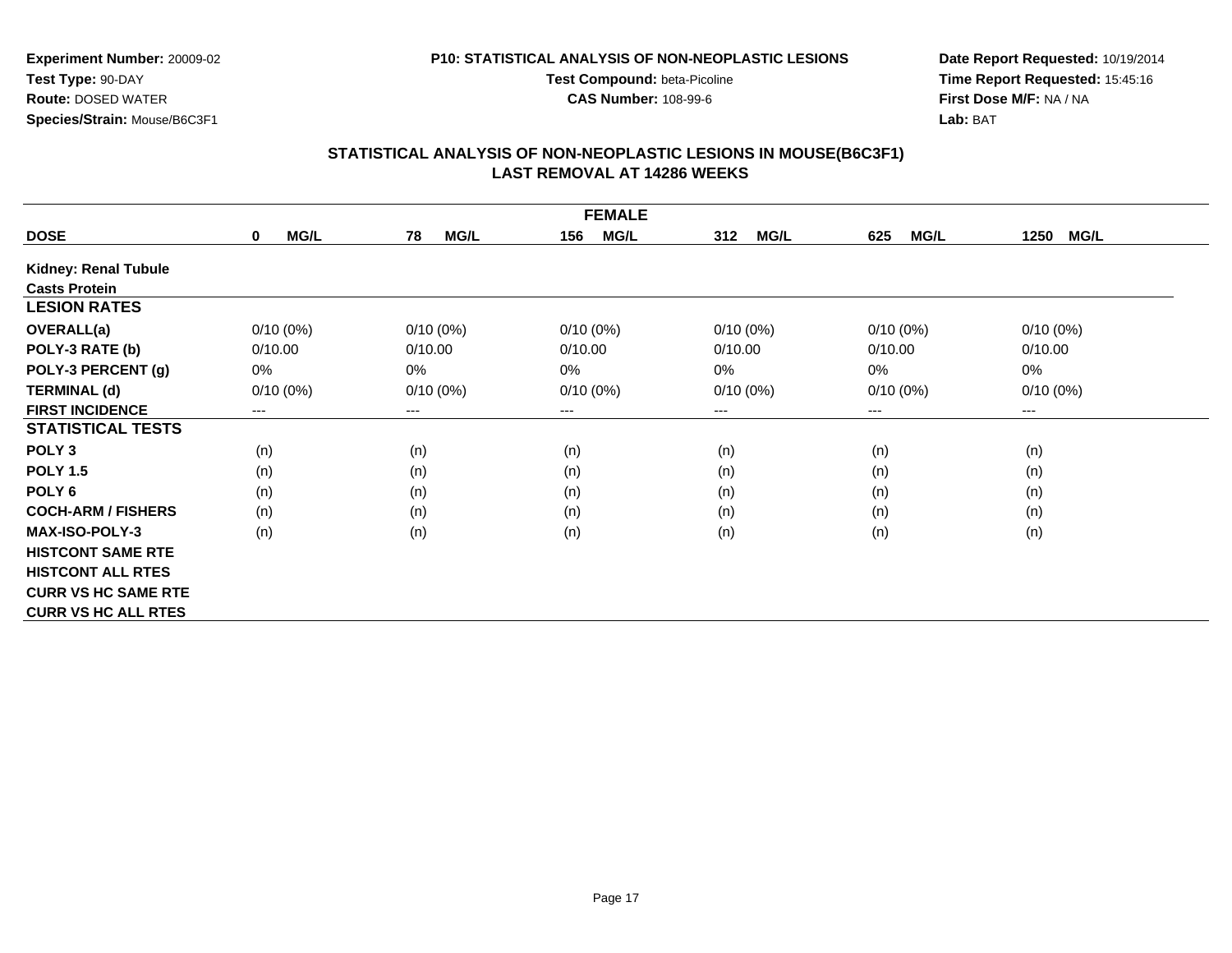**Test Compound:** beta-Picoline**CAS Number:** 108-99-6

**Experiment Number:** 20009-02**Test Type:** 90-DAY **Route:** DOSED WATER**Species/Strain:** Mouse/B6C3F1

#### **Date Report Requested:** 10/19/2014**Time Report Requested:** 15:45:16**First Dose M/F:** NA / NA**Lab:** BAT

|                             |                            |                        | <b>FEMALE</b>          |                    |                    |                     |
|-----------------------------|----------------------------|------------------------|------------------------|--------------------|--------------------|---------------------|
| <b>DOSE</b>                 | <b>MG/L</b><br>$\mathbf 0$ | 78<br><b>MG/L</b>      | MG/L<br>156            | 312<br><b>MG/L</b> | <b>MG/L</b><br>625 | 1250<br><b>MG/L</b> |
| Liver                       |                            |                        |                        |                    |                    |                     |
| <b>Inflammation Chronic</b> |                            |                        |                        |                    |                    |                     |
| <b>LESION RATES</b>         |                            |                        |                        |                    |                    |                     |
| <b>OVERALL(a)</b>           | 10/10 (100%)               | $0/0 (0\%)$            | $0/0 (0\%)$            | $0/0 (0\%)$        | $0/0 (0\%)$        | 5/10 (50%)          |
| POLY-3 RATE (b)             | 10/10.00                   | 0/0.00                 | 0/0.00                 | 0/0.00             | 0/0.00             | 5/10.00             |
| POLY-3 PERCENT (g)          | 100%                       | 0%                     | 0%                     | 0%                 | 0%                 | 50%                 |
| <b>TERMINAL (d)</b>         | 10/10 (100%)               | $0/0 (0\%)$            | $0/0 (0\%)$            | $0/0 (0\%)$        | $0/0 (0\%)$        | 5/10 (50%)          |
| <b>FIRST INCIDENCE</b>      | 92(T)                      | $\qquad \qquad \cdots$ | $\qquad \qquad \cdots$ | ---                | $---$              | 92(T)               |
| <b>STATISTICAL TESTS</b>    |                            |                        |                        |                    |                    |                     |
| POLY <sub>3</sub>           | (e)                        | (e)                    | (e)                    | (e)                | (e)                | P=0.008N**          |
| <b>POLY 1.5</b>             | (e)                        | (e)                    | (e)                    | (e)                | (e)                | P=0.008N**          |
| POLY <sub>6</sub>           | (e)                        | (e)                    | (e)                    | (e)                | (e)                | P=0.008N**          |
| <b>COCH-ARM / FISHERS</b>   | P=0.010N**                 | (e)                    | (e)                    | (e)                | (e)                | P=0.016N*           |
| <b>MAX-ISO-POLY-3</b>       | (e)                        | (e)                    | (e)                    | (e)                | (e)                | P=0.001N**          |
| <b>HISTCONT SAME RTE</b>    |                            |                        |                        |                    |                    |                     |
| <b>HISTCONT ALL RTES</b>    |                            |                        |                        |                    |                    |                     |
| <b>CURR VS HC SAME RTE</b>  |                            |                        |                        |                    |                    |                     |
| <b>CURR VS HC ALL RTES</b>  |                            |                        |                        |                    |                    |                     |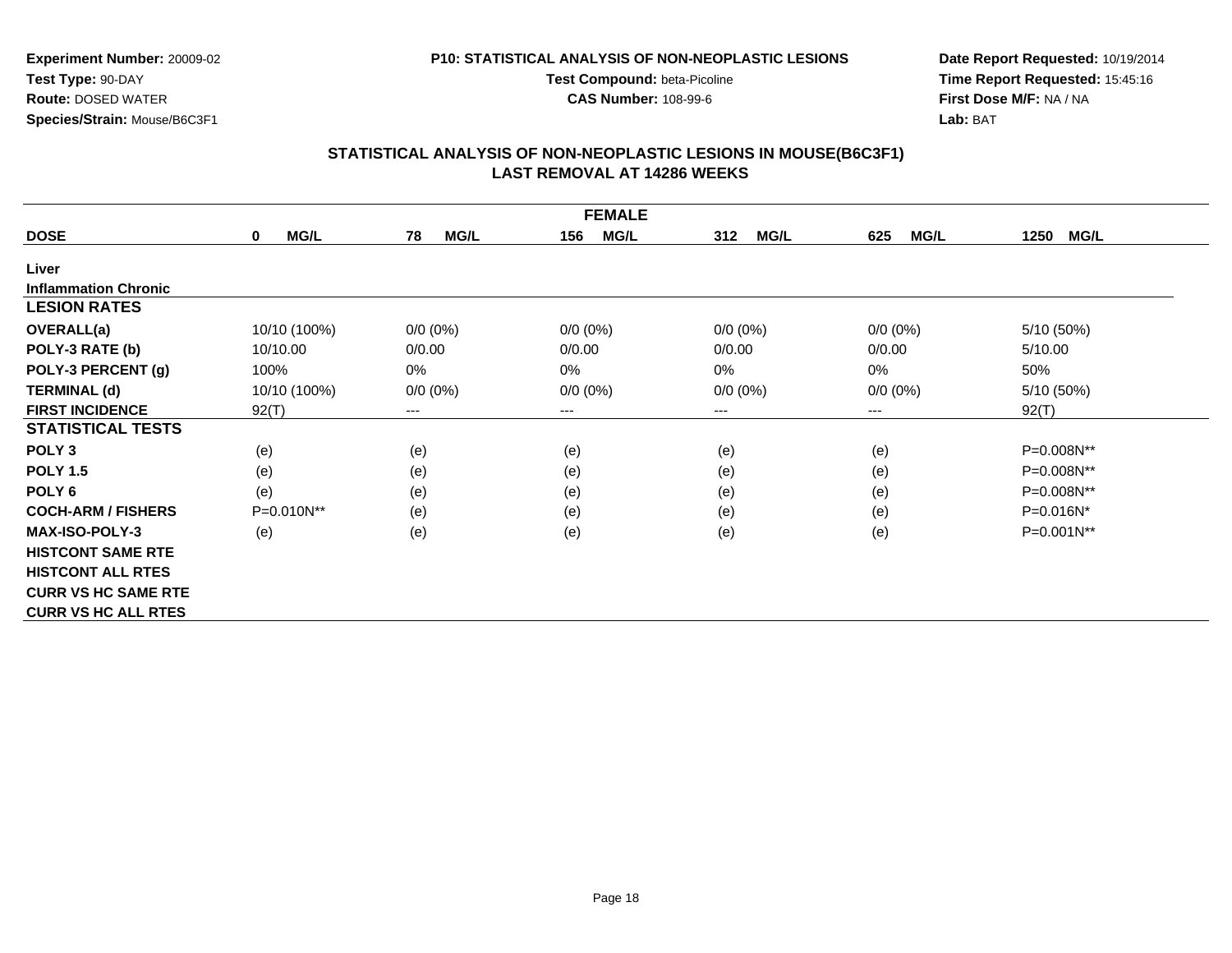**Test Compound:** beta-Picoline**CAS Number:** 108-99-6

**Experiment Number:** 20009-02**Test Type:** 90-DAY **Route:** DOSED WATER**Species/Strain:** Mouse/B6C3F1

#### **Date Report Requested:** 10/19/2014**Time Report Requested:** 15:45:16**First Dose M/F:** NA / NA**Lab:** BAT

|                            |                         |                   | <b>FEMALE</b>          |                    |                    |                     |
|----------------------------|-------------------------|-------------------|------------------------|--------------------|--------------------|---------------------|
| <b>DOSE</b>                | <b>MG/L</b><br>$\bf{0}$ | <b>MG/L</b><br>78 | <b>MG/L</b><br>156     | 312<br><b>MG/L</b> | <b>MG/L</b><br>625 | <b>MG/L</b><br>1250 |
| Lung                       |                         |                   |                        |                    |                    |                     |
| <b>Inflammation</b>        |                         |                   |                        |                    |                    |                     |
| <b>LESION RATES</b>        |                         |                   |                        |                    |                    |                     |
| <b>OVERALL(a)</b>          | $0/10(0\%)$             | $0/0 (0\%)$       | $0/0 (0\%)$            | $0/0 (0\%)$        | $0/0 (0\%)$        | $0/10(0\%)$         |
| POLY-3 RATE (b)            | 0/10.00                 | 0/0.00            | 0/0.00                 | 0/0.00             | 0/0.00             | 0/10.00             |
| POLY-3 PERCENT (g)         | 0%                      | 0%                | 0%                     | 0%                 | 0%                 | 0%                  |
| <b>TERMINAL (d)</b>        | $0/10(0\%)$             | $0/0 (0\%)$       | $0/0 (0\%)$            | $0/0 (0\%)$        | $0/0 (0\%)$        | $0/10(0\%)$         |
| <b>FIRST INCIDENCE</b>     | ---                     | ---               | $\qquad \qquad \cdots$ | $--$               | ---                | $--$                |
| <b>STATISTICAL TESTS</b>   |                         |                   |                        |                    |                    |                     |
| POLY <sub>3</sub>          | (n)                     | (n)               | (n)                    | (n)                | (n)                | (n)                 |
| <b>POLY 1.5</b>            | (n)                     | (n)               | (n)                    | (n)                | (n)                | (n)                 |
| POLY <sub>6</sub>          | (n)                     | (n)               | (n)                    | (n)                | (n)                | (n)                 |
| <b>COCH-ARM / FISHERS</b>  | (n)                     | (n)               | (n)                    | (n)                | (n)                | (n)                 |
| <b>MAX-ISO-POLY-3</b>      | (n)                     | (n)               | (n)                    | (n)                | (n)                | (n)                 |
| <b>HISTCONT SAME RTE</b>   |                         |                   |                        |                    |                    |                     |
| <b>HISTCONT ALL RTES</b>   |                         |                   |                        |                    |                    |                     |
| <b>CURR VS HC SAME RTE</b> |                         |                   |                        |                    |                    |                     |
| <b>CURR VS HC ALL RTES</b> |                         |                   |                        |                    |                    |                     |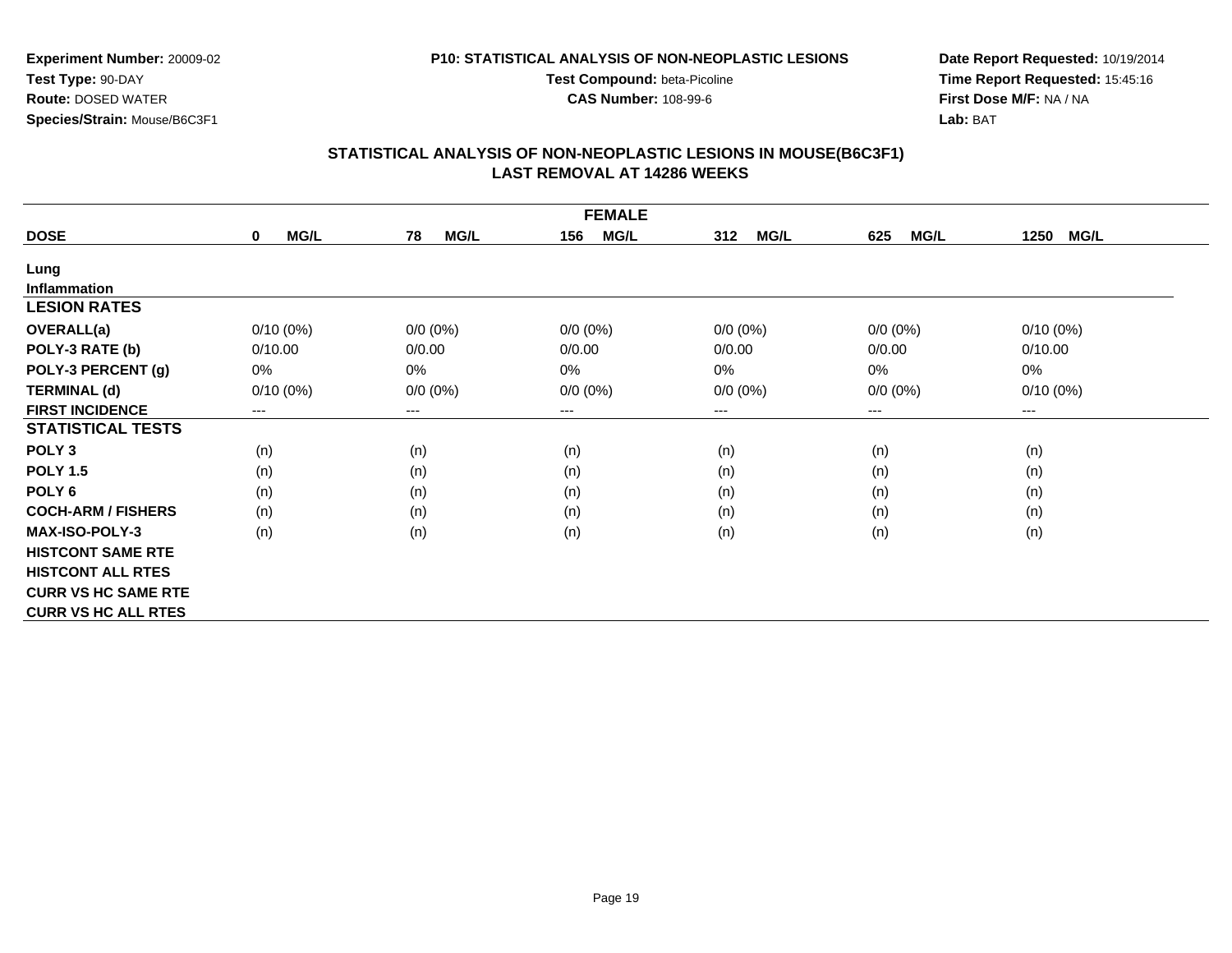**Test Compound:** beta-Picoline**CAS Number:** 108-99-6

**Experiment Number:** 20009-02**Test Type:** 90-DAY **Route:** DOSED WATER**Species/Strain:** Mouse/B6C3F1

#### **Date Report Requested:** 10/19/2014**Time Report Requested:** 15:45:16**First Dose M/F:** NA / NA**Lab:** BAT

|                                      |                            |                        | <b>FEMALE</b>          |                    |                    |                        |
|--------------------------------------|----------------------------|------------------------|------------------------|--------------------|--------------------|------------------------|
| <b>DOSE</b>                          | <b>MG/L</b><br>$\mathbf 0$ | <b>MG/L</b><br>78      | 156<br><b>MG/L</b>     | <b>MG/L</b><br>312 | <b>MG/L</b><br>625 | 1250<br><b>MG/L</b>    |
| <b>Pancreas</b>                      |                            |                        |                        |                    |                    |                        |
| Infiltration Cellular Mononuclear CI |                            |                        |                        |                    |                    |                        |
| <b>LESION RATES</b>                  |                            |                        |                        |                    |                    |                        |
| OVERALL(a)                           | 1/10 (10%)                 | $0/0 (0\%)$            | $0/0 (0\%)$            | $0/0 (0\%)$        | $0/0(0\%)$         | $0/10(0\%)$            |
| POLY-3 RATE (b)                      | 1/10.00                    | 0/0.00                 | 0/0.00                 | 0/0.00             | 0/0.00             | 0/10.00                |
| POLY-3 PERCENT (g)                   | 10%                        | $0\%$                  | 0%                     | 0%                 | $0\%$              | 0%                     |
| <b>TERMINAL (d)</b>                  | 1/10 (10%)                 | $0/0 (0\%)$            | $0/0 (0\%)$            | $0/0 (0\%)$        | $0/0 (0\%)$        | $0/10(0\%)$            |
| <b>FIRST INCIDENCE</b>               | 92(T)                      | $\qquad \qquad \cdots$ | $\qquad \qquad \cdots$ | ---                | ---                | $\qquad \qquad \cdots$ |
| <b>STATISTICAL TESTS</b>             |                            |                        |                        |                    |                    |                        |
| POLY <sub>3</sub>                    | (e)                        | (e)                    | (e)                    | (e)                | (e)                | $P = 0.500N$           |
| <b>POLY 1.5</b>                      | (e)                        | (e)                    | (e)                    | (e)                | (e)                | $P = 0.500N$           |
| POLY 6                               | (e)                        | (e)                    | (e)                    | (e)                | (e)                | $P = 0.500N$           |
| <b>COCH-ARM / FISHERS</b>            | $P = 0.304N$               | (e)                    | (e)                    | (e)                | (e)                | $P = 0.500N$           |
| <b>MAX-ISO-POLY-3</b>                | (e)                        | (e)                    | (e)                    | (e)                | (e)                | $P = 0.159N$           |
| <b>HISTCONT SAME RTE</b>             |                            |                        |                        |                    |                    |                        |
| <b>HISTCONT ALL RTES</b>             |                            |                        |                        |                    |                    |                        |
| <b>CURR VS HC SAME RTE</b>           |                            |                        |                        |                    |                    |                        |
| <b>CURR VS HC ALL RTES</b>           |                            |                        |                        |                    |                    |                        |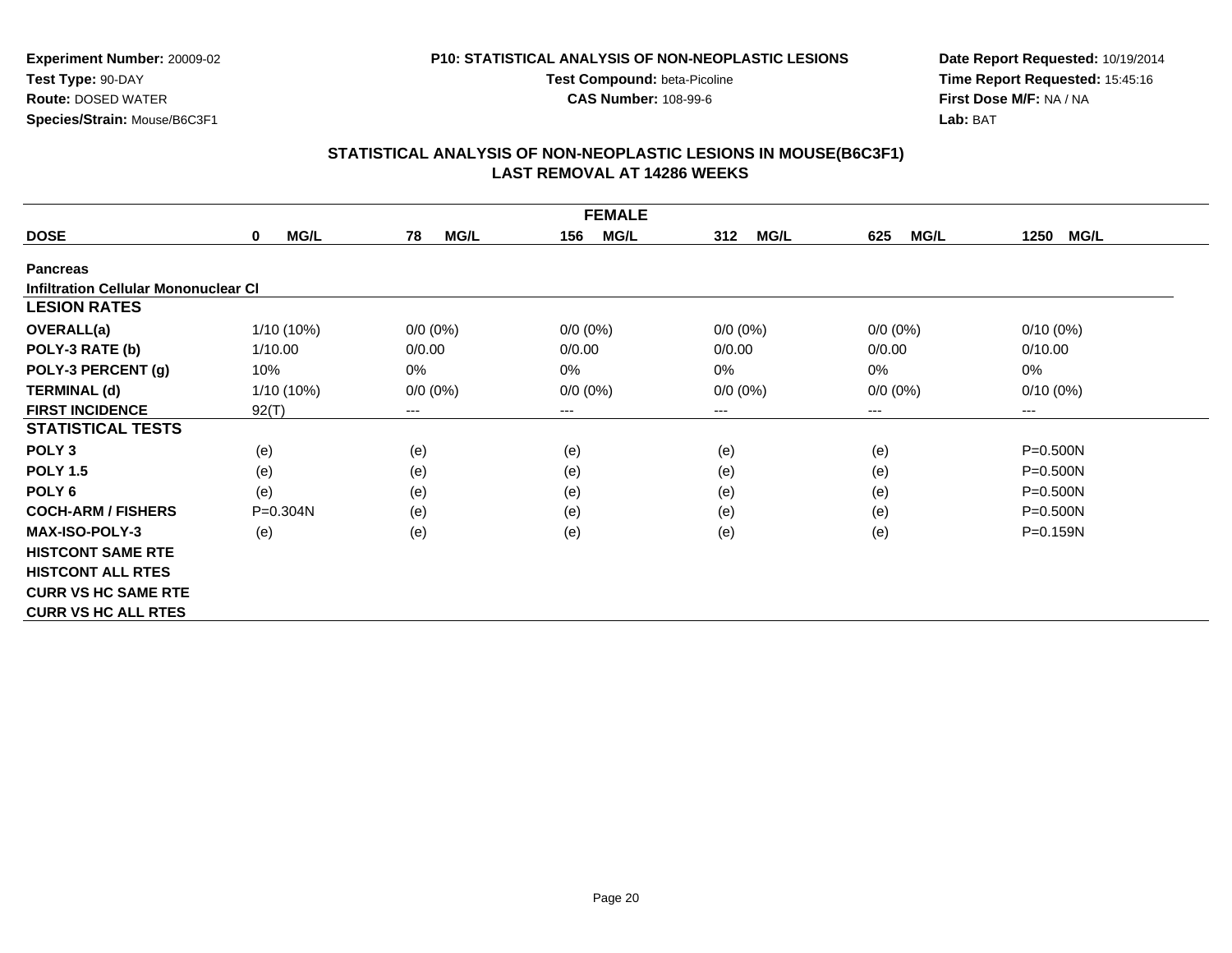**Test Compound:** beta-Picoline**CAS Number:** 108-99-6

**Experiment Number:** 20009-02**Test Type:** 90-DAY **Route:** DOSED WATER**Species/Strain:** Mouse/B6C3F1

**Date Report Requested:** 10/19/2014**Time Report Requested:** 15:45:16**First Dose M/F:** NA / NA**Lab:** BAT

|                            |                            |                   | <b>FEMALE</b>          |                    |                    |                     |
|----------------------------|----------------------------|-------------------|------------------------|--------------------|--------------------|---------------------|
| <b>DOSE</b>                | <b>MG/L</b><br>$\mathbf 0$ | <b>MG/L</b><br>78 | <b>MG/L</b><br>156     | <b>MG/L</b><br>312 | <b>MG/L</b><br>625 | <b>MG/L</b><br>1250 |
| <b>Parathyroid Gland</b>   |                            |                   |                        |                    |                    |                     |
| <b>Cyst</b>                |                            |                   |                        |                    |                    |                     |
| <b>LESION RATES</b>        |                            |                   |                        |                    |                    |                     |
| <b>OVERALL(a)</b>          | 0/7(0%)                    | $0/0 (0\%)$       | $0/0 (0\%)$            | $0/0 (0\%)$        | $0/0 (0\%)$        | 0/8(0%)             |
| POLY-3 RATE (b)            | 0/7.00                     | 0/0.00            | 0/0.00                 | 0/0.00             | 0/0.00             | 0/8.00              |
| POLY-3 PERCENT (g)         | $0\%$                      | 0%                | 0%                     | 0%                 | $0\%$              | 0%                  |
| <b>TERMINAL (d)</b>        | 0/7(0%)                    | $0/0 (0\%)$       | $0/0 (0\%)$            | $0/0 (0\%)$        | $0/0 (0\%)$        | 0/8(0%)             |
| <b>FIRST INCIDENCE</b>     | $---$                      | ---               | $\qquad \qquad \cdots$ | ---                | $---$              | $\qquad \qquad - -$ |
| <b>STATISTICAL TESTS</b>   |                            |                   |                        |                    |                    |                     |
| POLY <sub>3</sub>          | (n)                        | (n)               | (n)                    | (n)                | (n)                | (n)                 |
| <b>POLY 1.5</b>            | (n)                        | (n)               | (n)                    | (n)                | (n)                | (n)                 |
| POLY <sub>6</sub>          | (n)                        | (n)               | (n)                    | (n)                | (n)                | (n)                 |
| <b>COCH-ARM / FISHERS</b>  | (n)                        | (n)               | (n)                    | (n)                | (n)                | (n)                 |
| <b>MAX-ISO-POLY-3</b>      | (n)                        | (n)               | (n)                    | (n)                | (n)                | (n)                 |
| <b>HISTCONT SAME RTE</b>   |                            |                   |                        |                    |                    |                     |
| <b>HISTCONT ALL RTES</b>   |                            |                   |                        |                    |                    |                     |
| <b>CURR VS HC SAME RTE</b> |                            |                   |                        |                    |                    |                     |
| <b>CURR VS HC ALL RTES</b> |                            |                   |                        |                    |                    |                     |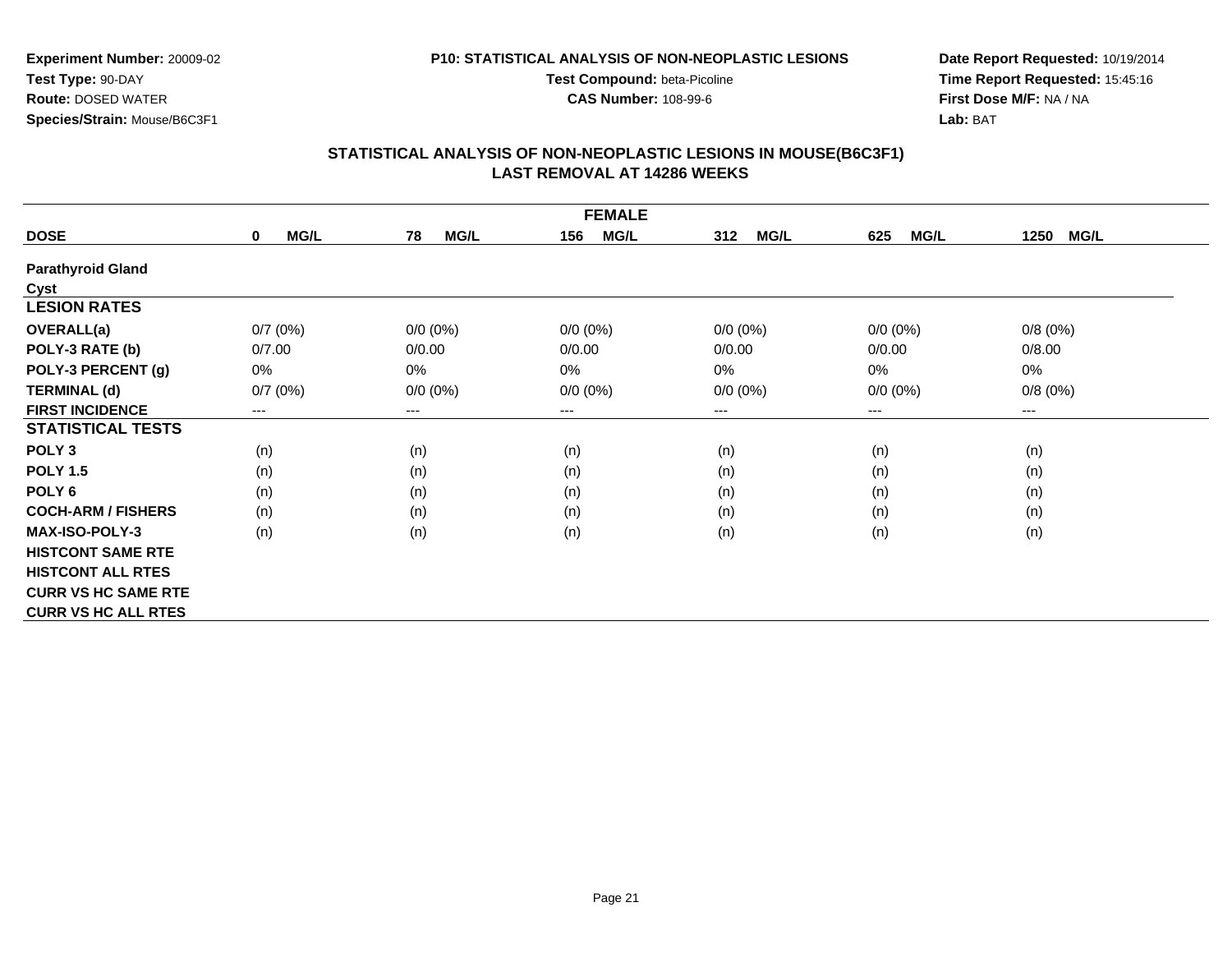**Experiment Number:** 20009-02**Test Type:** 90-DAY **Route:** DOSED WATER**Species/Strain:** Mouse/B6C3F1

**Date Report Requested:** 10/19/2014**Time Report Requested:** 15:45:16**First Dose M/F:** NA / NA**Lab:** BAT

### **STATISTICAL ANALYSIS OF NON-NEOPLASTIC LESIONS IN MOUSE(B6C3F1) LAST REMOVAL AT 14286 WEEKS**

**Test Compound:** beta-Picoline**CAS Number:** 108-99-6

|                            |             |                   | <b>FEMALE</b>              |                    |                    |                     |
|----------------------------|-------------|-------------------|----------------------------|--------------------|--------------------|---------------------|
| <b>DOSE</b>                | MG/L<br>0   | <b>MG/L</b><br>78 | <b>MG/L</b><br>156         | <b>MG/L</b><br>312 | <b>MG/L</b><br>625 | <b>MG/L</b><br>1250 |
| <b>Thyroid Gland</b>       |             |                   |                            |                    |                    |                     |
| <b>Ectopic Thymus</b>      |             |                   |                            |                    |                    |                     |
| <b>LESION RATES</b>        |             |                   |                            |                    |                    |                     |
| <b>OVERALL(a)</b>          | $0/10(0\%)$ | $0/0 (0\%)$       | $0/0 (0\%)$                | $0/0 (0\%)$        | $0/0 (0\%)$        | $0/10(0\%)$         |
| POLY-3 RATE (b)            | 0/10.00     | 0/0.00            | 0/0.00                     | 0/0.00             | 0/0.00             | 0/10.00             |
| POLY-3 PERCENT (g)         | 0%          | 0%                | 0%                         | 0%                 | 0%                 | 0%                  |
| <b>TERMINAL (d)</b>        | $0/10(0\%)$ | $0/0 (0\%)$       | $0/0 (0\%)$                | $0/0 (0\%)$        | $0/0 (0\%)$        | $0/10(0\%)$         |
| <b>FIRST INCIDENCE</b>     | ---         | ---               | $\qquad \qquad - \qquad -$ | $---$              | ---                | $---$               |
| <b>STATISTICAL TESTS</b>   |             |                   |                            |                    |                    |                     |
| POLY <sub>3</sub>          | (n)         | (n)               | (n)                        | (n)                | (n)                | (n)                 |
| <b>POLY 1.5</b>            | (n)         | (n)               | (n)                        | (n)                | (n)                | (n)                 |
| POLY <sub>6</sub>          | (n)         | (n)               | (n)                        | (n)                | (n)                | (n)                 |
| <b>COCH-ARM / FISHERS</b>  | (n)         | (n)               | (n)                        | (n)                | (n)                | (n)                 |
| <b>MAX-ISO-POLY-3</b>      | (n)         | (n)               | (n)                        | (n)                | (n)                | (n)                 |
| <b>HISTCONT SAME RTE</b>   |             |                   |                            |                    |                    |                     |
| <b>HISTCONT ALL RTES</b>   |             |                   |                            |                    |                    |                     |
| <b>CURR VS HC SAME RTE</b> |             |                   |                            |                    |                    |                     |
| <b>CURR VS HC ALL RTES</b> |             |                   |                            |                    |                    |                     |

Page 22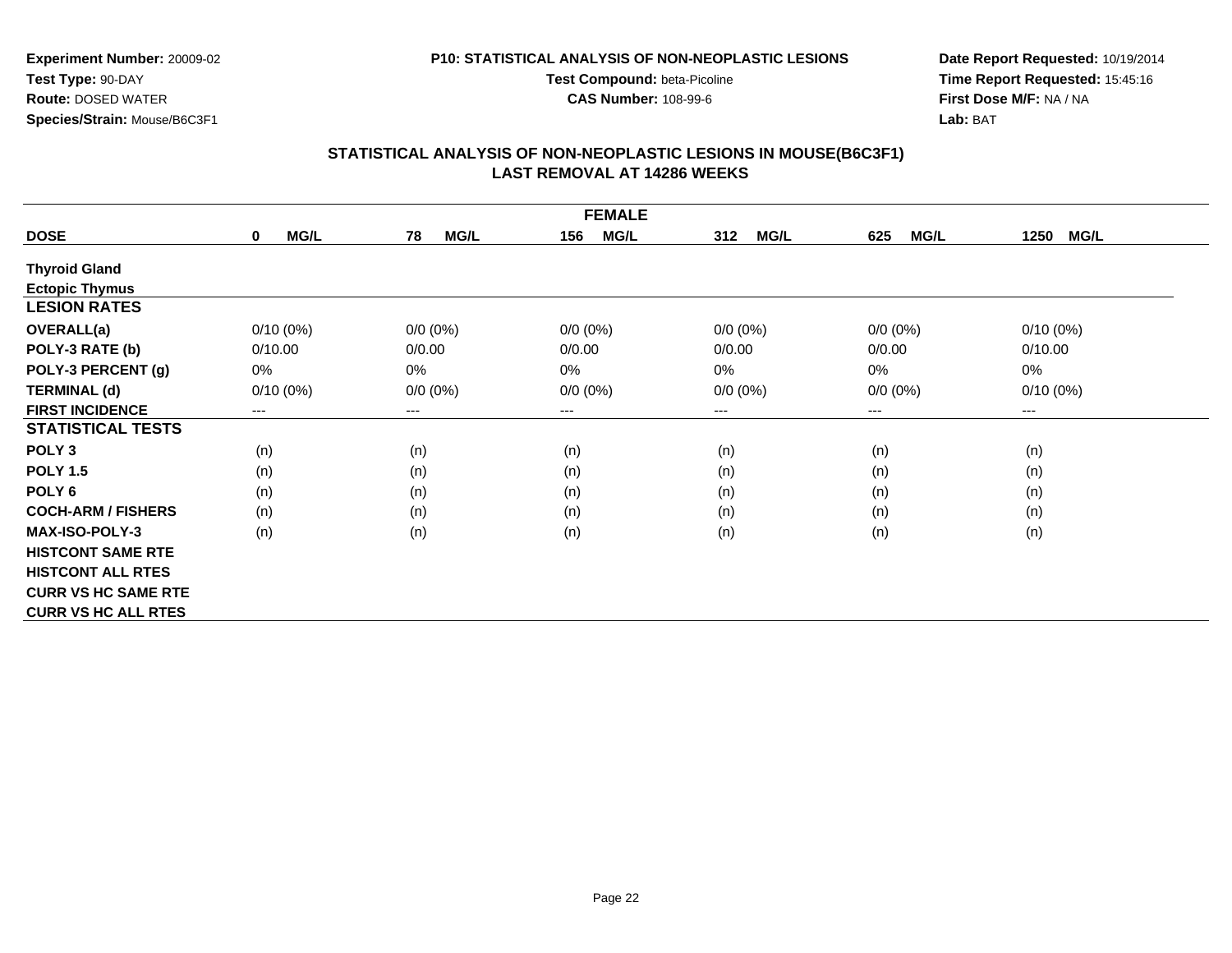#### **P10: STATISTICAL ANALYSIS OF NON-NEOPLASTIC LESIONS**

**Test Compound:** beta-Picoline**CAS Number:** 108-99-6

**Date Report Requested:** 10/19/2014**Time Report Requested:** 15:45:16**First Dose M/F:** NA / NA**Lab:** BAT

|                            |                     |                   | <b>FEMALE</b>      |                    |                    |                     |
|----------------------------|---------------------|-------------------|--------------------|--------------------|--------------------|---------------------|
| <b>DOSE</b>                | MG/L<br>$\mathbf 0$ | 78<br><b>MG/L</b> | <b>MG/L</b><br>156 | 312<br><b>MG/L</b> | 625<br><b>MG/L</b> | <b>MG/L</b><br>1250 |
| Uterus: Endometrium        |                     |                   |                    |                    |                    |                     |
| <b>Hyperplasia Cystic</b>  |                     |                   |                    |                    |                    |                     |
| <b>LESION RATES</b>        |                     |                   |                    |                    |                    |                     |
| <b>OVERALL(a)</b>          | $0/10(0\%)$         | $0/0 (0\%)$       | $0/0 (0\%)$        | $0/0 (0\%)$        | $0/0 (0\%)$        | $1/10(10\%)$        |
| POLY-3 RATE (b)            | 0/10.00             | 0/0.00            | 0/0.00             | 0/0.00             | 0/0.00             | 1/10.00             |
| POLY-3 PERCENT (g)         | 0%                  | 0%                | 0%                 | 0%                 | 0%                 | 10%                 |
| <b>TERMINAL (d)</b>        | $0/10(0\%)$         | $0/0 (0\%)$       | $0/0 (0\%)$        | $0/0 (0\%)$        | $0/0 (0\%)$        | 1/10 (10%)          |
| <b>FIRST INCIDENCE</b>     | ---                 | ---               | $--$               | ---                | ---                | 92(T)               |
| <b>STATISTICAL TESTS</b>   |                     |                   |                    |                    |                    |                     |
| POLY <sub>3</sub>          | (e)                 | (e)               | (e)                | (e)                | (e)                | $P = 0.500$         |
| <b>POLY 1.5</b>            | (e)                 | (e)               | (e)                | (e)                | (e)                | $P = 0.500$         |
| POLY <sub>6</sub>          | (e)                 | (e)               | (e)                | (e)                | (e)                | $P = 0.500$         |
| <b>COCH-ARM / FISHERS</b>  | $P=0.304$           | (e)               | (e)                | (e)                | (e)                | $P = 0.500$         |
| <b>MAX-ISO-POLY-3</b>      | (e)                 | (e)               | (e)                | (e)                | (e)                | $P = 0.159$         |
| <b>HISTCONT SAME RTE</b>   |                     |                   |                    |                    |                    |                     |
| <b>HISTCONT ALL RTES</b>   |                     |                   |                    |                    |                    |                     |
| <b>CURR VS HC SAME RTE</b> |                     |                   |                    |                    |                    |                     |
| <b>CURR VS HC ALL RTES</b> |                     |                   |                    |                    |                    |                     |